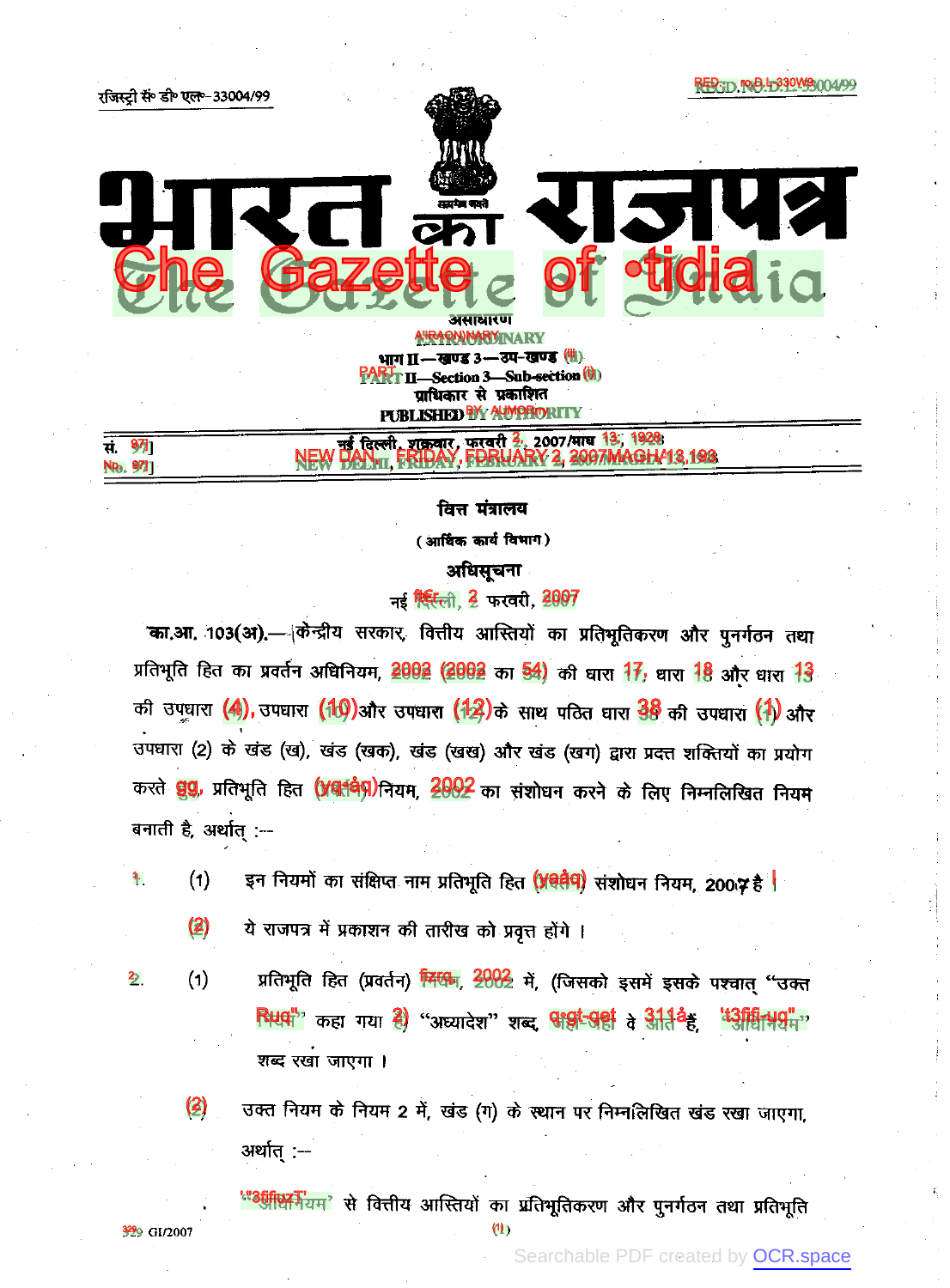[PART II-SEC.  $3(ii)$ ]

हित का प्रवर्तन अधिनियम<mark>2002;2(2002</mark>;2 वस इ4), अभिप्रेत हैं" ;

उक्त नियम के नियम 3 के पश्चात् निम्नलिखित नियम अंतःस्थापित किया जाएगा,  $3.3.$ अर्थात :--

"3क. उधार लेने वाले के अभ्यावेदन का उत्तर देना

 $2^2$ 

- घारा 183 की उपघारा (2) के अधीन मांग नोटिस के जारी करने के पश्चात्, यदि (क) उधार लेने**aलिला,** नोटिस का कोई अभ्यावेदन देता है या कोई आक्षेप करता है तो प्राधिकृत अधिकारी ऐसे अभ्यावेदन या आक्षेप पर दिवार करेगा और यह परीक्षा करेगा कि क्या वह प्रतिग्राह्य या मान्य है ।
- यदि, उधार लेने वाले द्वारा दिए नए अभ्यावेदन या किए नए आक्षेप की परीक्षा करने (ख) पर प्रतिभूत लेनदार का समाधान हो जाता है कि मत्य नोटिस में किन्हीं परिवर्तनों या उपांतरणों को करने की आवश्यकता है दो उन जन्मगंदन या आक्षेप की प्राप्ति की तारीख से सात दिन के भीतर तदनुसार भाटिस <sup>धीन</sup> उपातरित करेगा और पुनरीक्षित नोटिस तामील करेगा या ऐसे अन्य उनयुक्त आदेश पारित करेगा जैसे वह आवश्यक समझे ।
- $(91)$ यदि, कोई प्राधिकृत अधिकारी, दिए गए अभ्यावेदन था किए गए <mark>अक्षिप की परीक्षा</mark> पर, इस निष्कर्ष पर पहुंचता है <u>कि</u> ऐसा अभ्यावेदन या आक्षेप प्रतिग्राह्य या मान्य नहीं है तो 108, अभ्यावेदन था आक्षेप के अप्रतिग्रहण द<mark>क्षि</mark>कारणों को, ऐसे अभ्यावेदन या आक्षेप की <mark>प्राप्ति</mark> के एक सप्ताह के भीतर, उधार लेने वाले को, संसूचित **OATIT**"!
- उक्त नियम के नियम 11 के पश्चात्, निम्नलिखित अंतःस्थापित किया जाएगा,  $\mathcal{A}_{\mathbf{a}_{n}}$ अर्थात् :-

"<mark>"12. अधिकरण/अपील अधिकरण को आवेदन-</mark>

1) धारा 117की उपधारा (11) के अधीन ऋण वसूली अधिकरण को कोई आवेदन, उक्त नियम की प्ररिशिष्ट WH में र्हि<mark>पेप</mark> गए प्ररूप के यथासंभव निकटतम रुप में होगा ।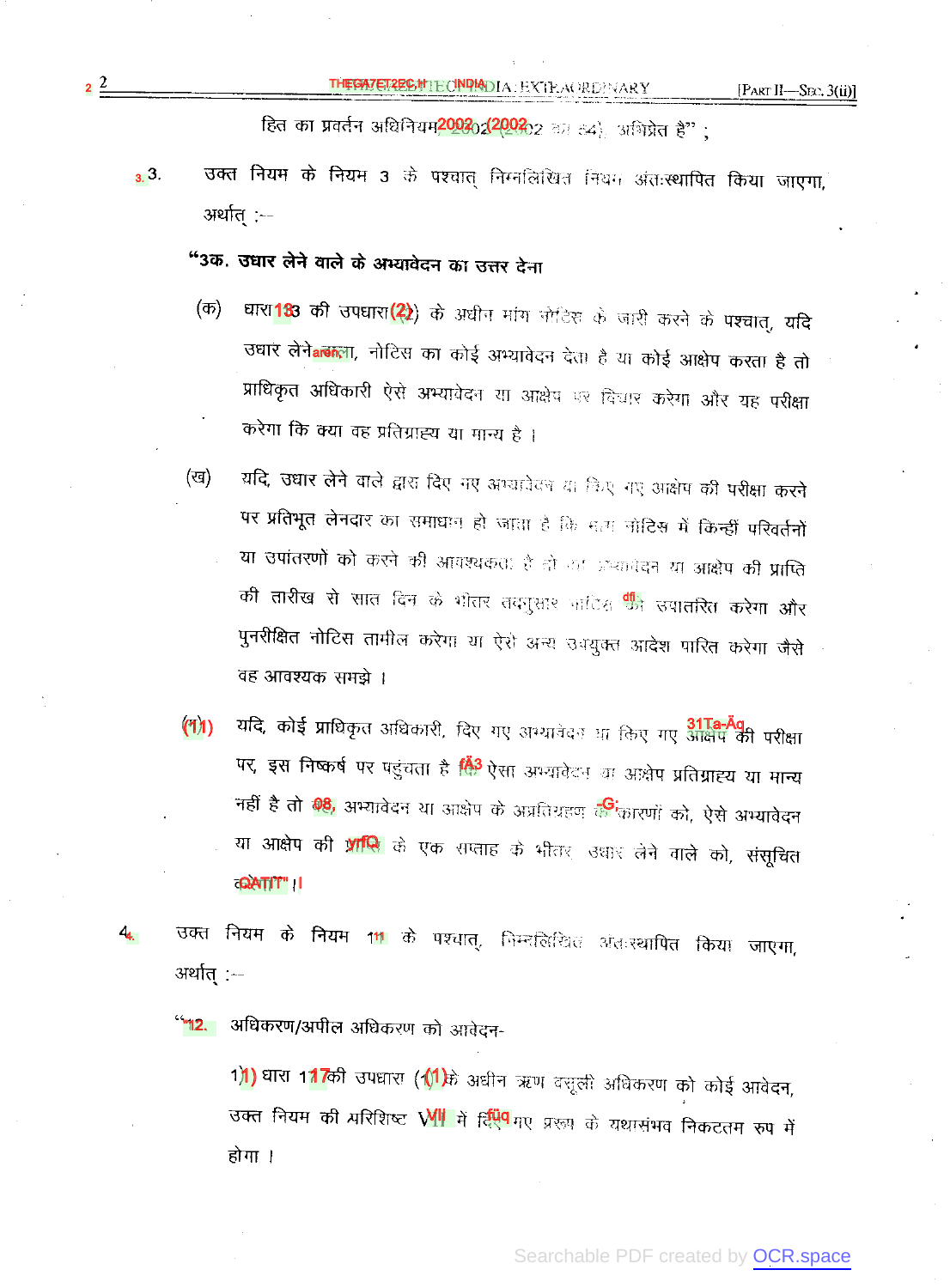### भारत का राजपत्र; असाधारण

अधिनियम की धारा 17 की उपघारा (6) के अघीन अपील अधिकरण को  $\mathbf{2}$ कोई आवेदन, उक्त नियम की परिशिष्ट WIII में दिए गए प्ररूप के यथासंभव निकटतम रुप में होगा ।

अधिनियम की घारा 17 और घारा 18 के अधीन आवेदनों और अपीलों के लिए "13ვ फीसें-

धारा 77 की उपधारा (1) के अघीन प्रत्येक आवेदन या धारा 18 जी  $(1)$ उपधारा (1) के अधीन अमीवि अधिकरण को किसी अपील के साथ उपनियम (2) में उपबंधित फीस संलग्न <mark>भी</mark> जाएगी और ऐसी फीस, यथास्थिति, अधिकरण <mark>या</mark> न्यायालय के रजिस्ट्रार के पक्ष में उस स्थान पर, जहां अधिकरण या न्यायालय स्थित है, संदेय किसी बैंक का क्रास मांग ड्राफ्ट या भारतीय आर्डर के माध्यम से प्रेषित की जा सकेगी ।

संदेय फीस की रकम निम्नलिखित होगी :  $(2)$ 

| सं0.           | आवेदन की प्रकृति                                                         | संदेय फीस                      |
|----------------|--------------------------------------------------------------------------|--------------------------------|
| 1 <sup>2</sup> | धारा 13 की उपधारा (4) में निर्दिष्ट किन्हीं उपायों                       |                                |
|                | के विरुद्ध घारा 17 की उपघारा (1) के अधीन                                 |                                |
|                | किसी ऋण वसूली अधिकरण को आवेदन                                            |                                |
| (05)           | जहां आवेदक, उधार लेने वाला व्यक्ति है और प्रत्येक 1 लाख रुपए या उसके भाग |                                |
|                | शोध्य ऋण की रकम दस लाख रुपए से कम है।                                    | के लिए <mark>500</mark> 0 रुपए |
| (ख)            | जहां आवेदक, उधार लेने वाला व्यक्ति है और 5000 रुपए # 100000 रुपए की      |                                |
|                | शोध्य ऋण की रकम दस लाख रुपए और अधिक   अधिकतम सीमा के अधीन रहते हुए,      |                                |
|                | है $\vert$                                                               | दस लाख रुपए से अधिक, प्रत्येक  |
|                |                                                                          | एक लाख रुपए या उसके भाग के     |
|                |                                                                          | <u>तिए 2580</u> रुपए           |
|                |                                                                          |                                |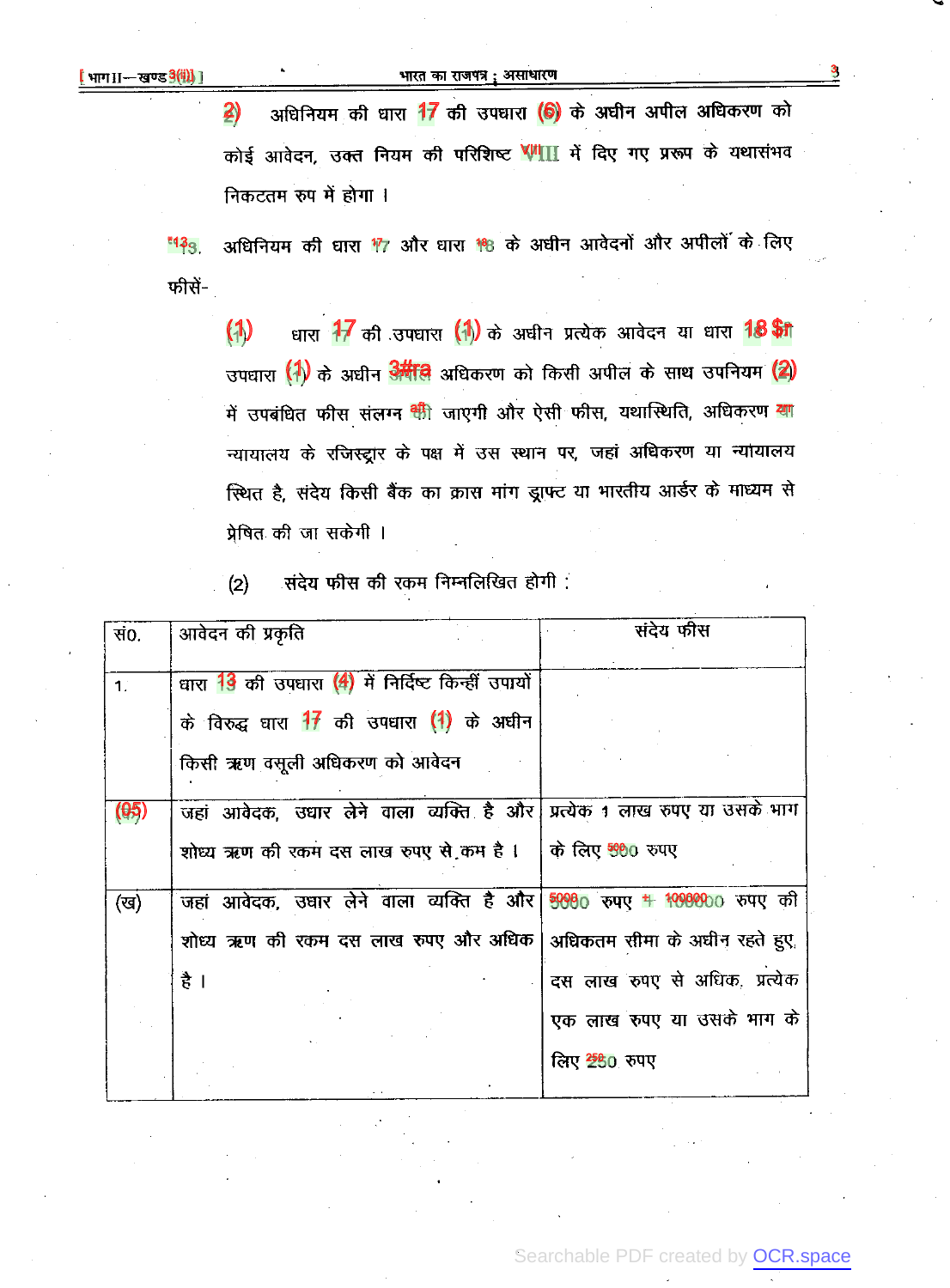| $(\pi)$              |                                                                                             |                               |
|----------------------|---------------------------------------------------------------------------------------------|-------------------------------|
|                      | जहां आवेदक, उधार लेने वाले से भिन्न कोई प्रत्येक एक लाख रुपए या उसके                        |                               |
|                      | व्यथित पक्ष है और जहां शोध्य ऋण की रकम दस माग के लिए 25 ज़ुए                                |                               |
|                      | लाख रुपए से कम है ।                                                                         |                               |
|                      |                                                                                             |                               |
| (u)                  | जहां आवेदक, उधार लेने वाले से भिन्न कोई <mark>12580</mark> रुपए <del>1 500000</del> रुपए की |                               |
|                      | व्यथित पक्ष है और जहां शोध्य ऋण की रकम दस                                                   | अधिकतम सीमा के अधीन रहते हुए, |
|                      | लाख रुपए और अधिक है ।                                                                       | दस लाख रुपए से अधिक, प्रत्येक |
|                      |                                                                                             | एक लाख रुपए या उसके भाग के    |
|                      |                                                                                             | लिए 125 रुपए                  |
|                      |                                                                                             |                               |
| $\left( 9\right)$    | किसी व्यक्ति द्वारा कोई अन्य आवेदन                                                          | 2000 रुपए                     |
| $\hat{\mathbf{z}}$ . | धारा 17 के अधीन ऋण वसूली अधिकरण द्वारा   वही फीसें, जैसी इस नियम के क्रम                    |                               |
|                      | पारित किसी आदेश के विरुद्ध अपील प्राधिकारी को   सं0 1 के खंड (क) से खंड (ड़) में            |                               |
|                      | अपील                                                                                        | उपबंधित की गई है              |
|                      |                                                                                             |                               |

### उक्त नियम में,- $5.$

| $\left( i\right)$ |                                                                                  |
|-------------------|----------------------------------------------------------------------------------|
|                   |                                                                                  |
|                   | (ii) gRRice-V में, 'पूर्ण विक्रय कीमत की प्राप्ति'' से पहले "------------------- |
|                   |                                                                                  |
|                   | (iii) परिशिष्ट VI के पश्चात् निम्नलिखित अंतःस्थापित किया जाएगा, अर्थात :--       |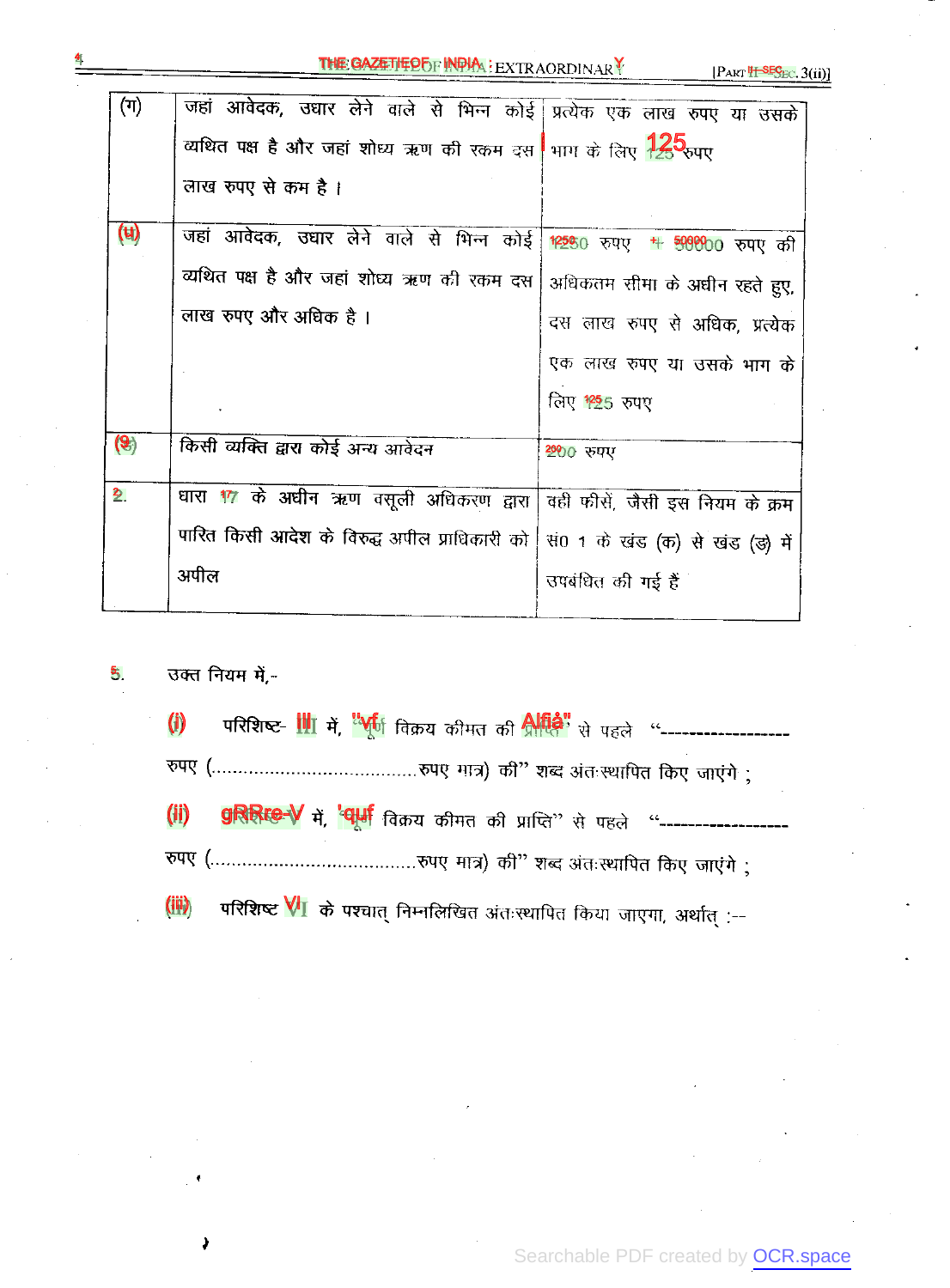# "परिशश्च<sub>प्य</sub> Vii [नियम 12(1) देखें]

वित्तीय आस्तियों का प्रतिभूतिकरण और पुनर्गठन तथा प्रतिभूति हित का प्रवर्तन अधिनियम,

 $2002$  की घारा 17 की उपधारा (1) के अधीन आवेदन

अधिकरण कार्यालय के प्रयोग के लिए

फाइल करने की तारीख

डाक द्वारा प्राप्ति की तारीख

# ZIT

रजिस्ट्रीकरण सं0

ऋण वसूली अधिकरण में (स्थान का नाम)

क ख और ग घ जो लागू न हो उसे हटा दें।

आवेदन के <sup>श्री</sup>रे :

- 1. आवेदक की RR@टtui :--
	- $(i)$ आवेदक का नाम :
	- $(1)$ रजिस्ट्रीकृत कार्यालय का पता :

रजिस्ट्रार के हस्ताक्षर

आवेदक

# प्रतिवादी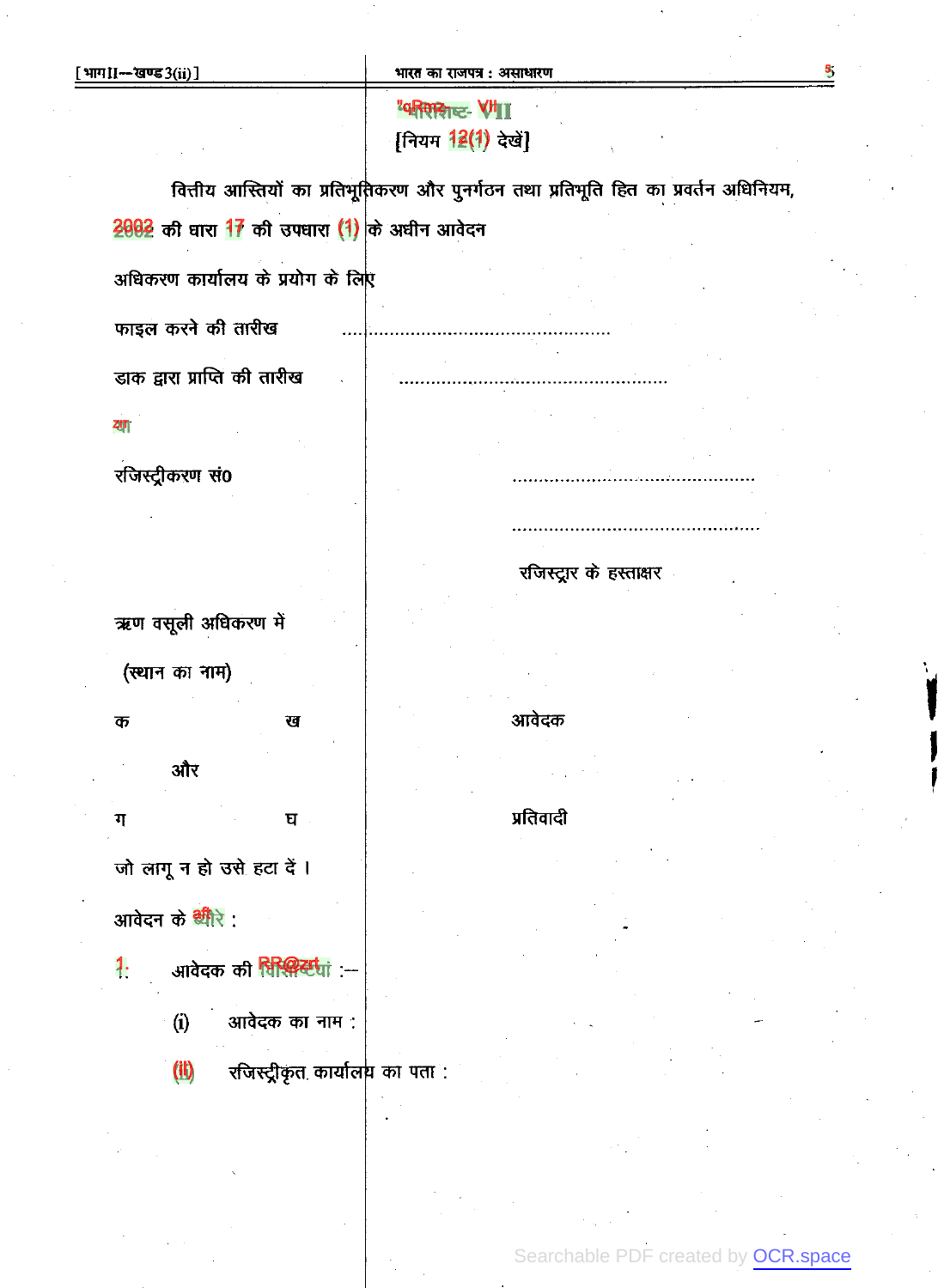$[PART$ 

 $(1)$ सभी नोटिसों की तामील के <mark>विश्</mark>र पता :

प्रतिवादी की विशिष्टियां :-- $\overline{2}$  .

> $(i)$ प्रतिवादी का नाम :

 $(i)$ प्रतिवादी के कार्यालय का पता :

सभी नोटिसों की तामील के लिए पता :  $(iii)$ 

अधिकरण की अधिकारिता :--

आवेदक घोषणा करता है कि आवेदन की विषय-वस्त् अधिकरण की अधिकारिता के भीतर आती है।

 $\frac{4}{7}$ परिसीमा :--

3,

5,

ნ.

**आवेदक यह और घोषणा** करता है <mark>फि</mark> यह आवेदन वित्तीय आस्तियों का प्रतिभूतिकरण और पुनर्गठन तथा प्रतिभूति सिंक का प्रवर्तन अधिनियम, 2002 की घारा 17 की उपधारा (1) में विहित परिसीमा के भीतर फाइल किया गया है ।

मामले के तथ्य :--

मामले के तथ्य नीचे दिए गए हैं :--

(याप्री कालानुक्रम में तथ्यों का संक्षिप्त विवरण <mark>वे,</mark> प्रत्येक पैरा में, जहां तक संभव हो सके पृथक विवाद्यक, तथ्य या अन्यथा यहां दें, कि कैसे आवेदक व्यथित है ।)

मांगा गया (मांगे गए) अनुतोष :--

ऊपर पैरा 5 में उल्लिखित तथ्यों को ध्यान में रखते हुए आवेदक निम्नलिखित अनुतोष (3F@A)) के विN प्रार्थना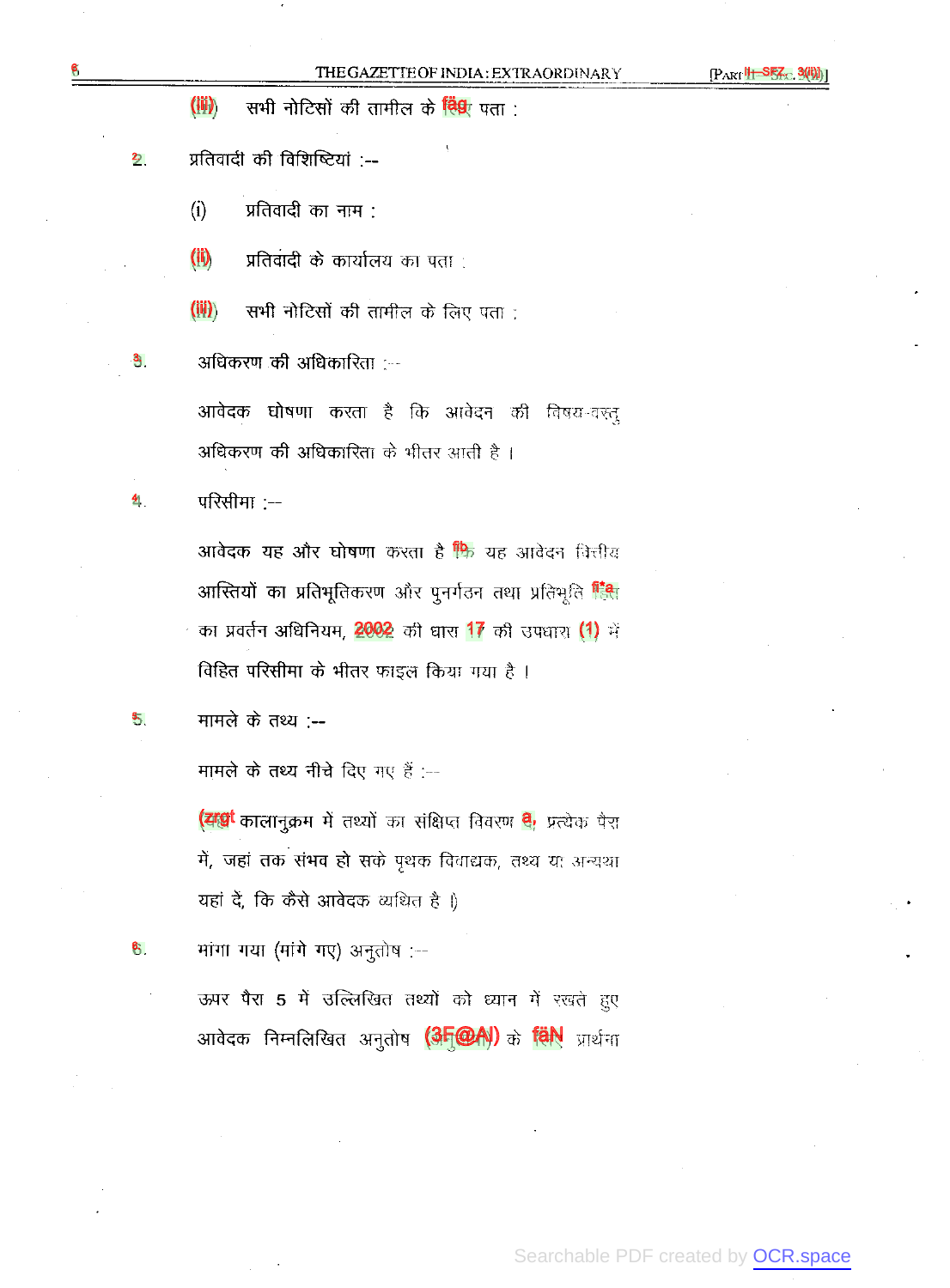7.

9.

करता है :-

[अनुतोष (अनुतोषों) के लिए आधार को और निर्भर किए जाने वाले विधिक उपबंधों को (यदि कोई हो), स्पष्ट करते हुए मांगा गया अनुतोष <mark>मिंगि</mark> गए अनुतोषों) को नीचे विनिर्दिष्ट करें]

अंतरिम आदेश, यद्रि प्रार्थना की गई है :--आवेदन के अंतिम विनिश्चय के लंबित रहते हुए, आवेदक, निम्नलिखित अंतरिम आदेश जारी करवाना चाहता है :-(बांबरिय आदेश की जिसके लिए प्रार्थना की गई है, प्रकृति

और उसके कारण बताएं) ।

किसी अन्य न्यायालय में मामले का लंबित न होना आदि :-आवेदक यह और घोषणा करता है कि वह मामला जिसके संबंध में आवेदन किया गया है, किसी भी विधिक न्यायालय या किसी अन्य प्राधिकरण या अधिकरण की किसी अन्य न्यायपीठ के समक्ष लंबित नहीं है ।

इन नियमों के नियम <sup>134</sup>के निबंधनों में आवेदन फीस की बाबत बैंक ड्राफ्ट/पोस्टल अस्थि<sup>0</sup>की विशिष्टियां :--

(1) उस बैंक का नाम जहां आहरण किया जाना है :

 $(2)$  डिमांड ड्राफ्ट सं0 :

### या

(1) भारतीय पोस्टल आर्डर (345री) की सं0:

(2) जारी करने वाले डाकघर का नाम:

Searchable PDF created by OCR.space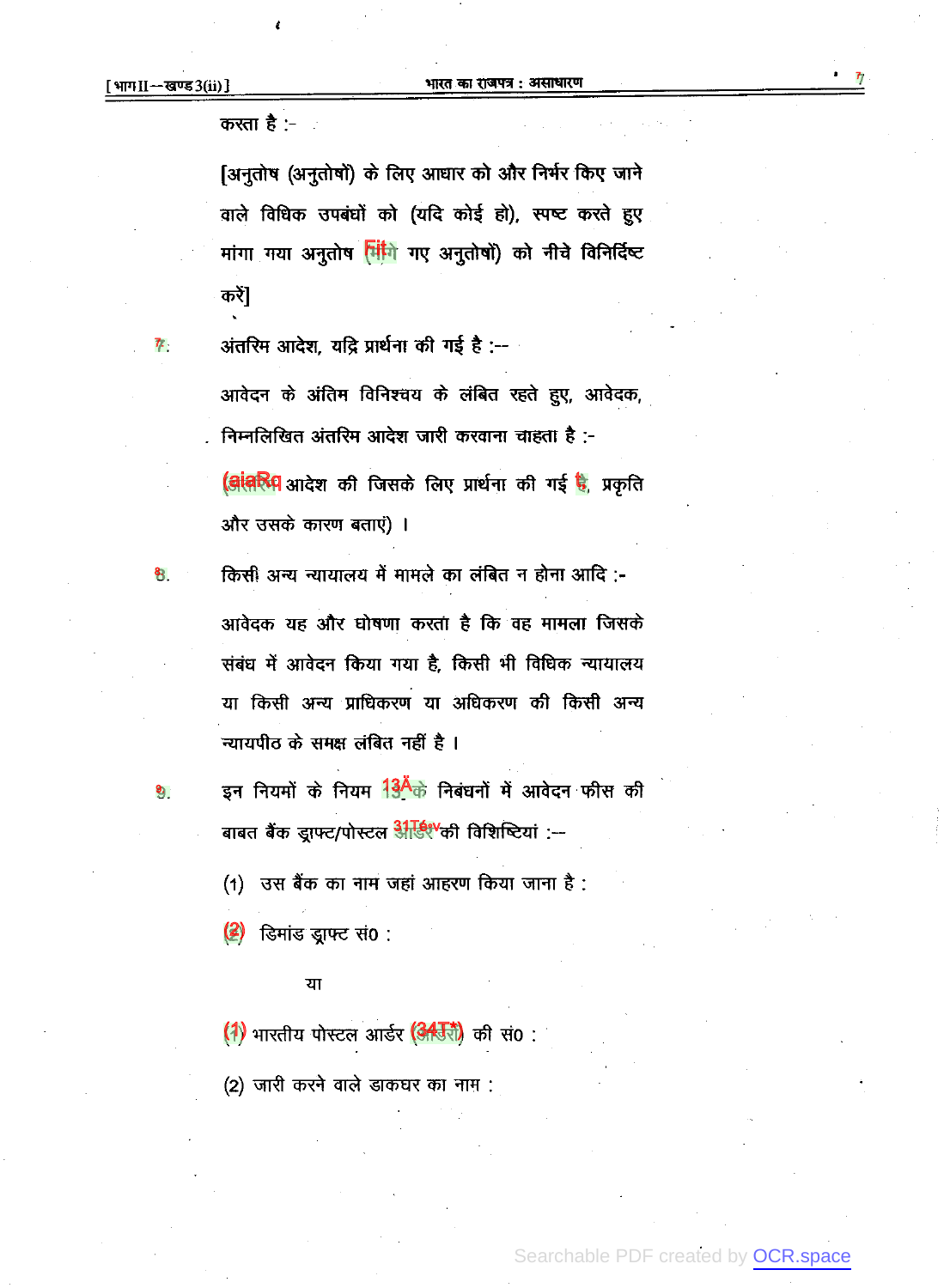(3) पोस्टल **अर्डिए(अंग्रे**रों) को जारी करने की तारीख

(4) डाकंघर जहां वह संदेय है:

अनुक्रमणिका के <mark><sup>श्री</sup>रे :</mark>- $10<sub>0</sub>$ 

> उन दस्तोवजों के, जिन पर वह निर्भर हैं, बीरे वाली अनुक्रमणिका दो प्रतियों में संलग्न है ।

111 संलग्नकों की सूची :--

### सत्यापन

(पूरा नाम स्पष्ट अक्षरों में)

सत्यनिष्ठा से सत्यापित करता हूं कि पैरा 1 से 11 <mark>श्री</mark> अंतर्वस्तु मेरे सर्वोत्तम ज्ञान और विश्वास के अनुसार सत्य हैं **अँप** मैंने किसी तथ्य को छिपाया नहीं है।

स्थान:

तारीख :

सेवा में

रजिस्ट्रार,

. . . . . . . . . . . . . . . . . . . .

आवेदक के हस्ताक्षर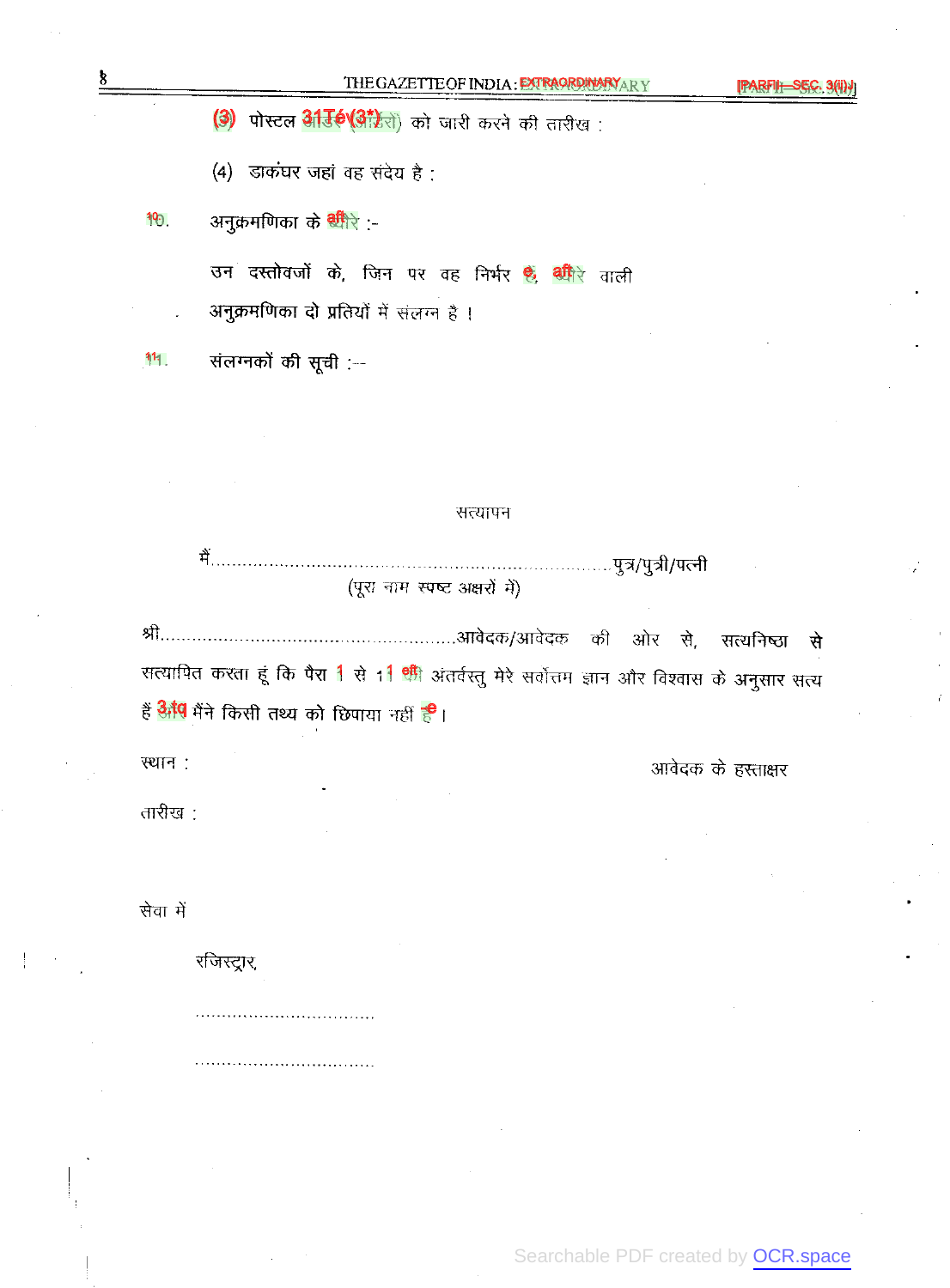9

# "qRRTZ- VIII<sub>II</sub> [नियम 12(2) देखें]

वित्तीय आस्तियों का प्रतिभूतिकरण और पुनर्गठन तथा प्रतिभूति हित का प्रवर्तन **अधिमय**यम,

रजिस्ट्रार के हस्ताक्षर

आवेदक

प्रतिवादी

 $2002$  की घारा 17 की उपघारा (6) के अधीन आवेदन

अपील अधिकरण कार्यालय के प्रयोग के लिए

फाइल करने की तारीख

डाक द्वारा प्राप्ति की तारीख

या

रजिस्ट्रीकरण सं0

ऋण वसूली अपील अधिकरण में

ख

(स्थान का नाम)

क और

ग घ

जो लागू न हो उसे हटा दें। आवेदन के ब्यौरे :

आवेदक की विशिष्टियां :-1.

> (i) आवेदक का नाम :

रजिस्ट्रीकृत कार्यालय का पता :  $(ii)$ 

32945107-2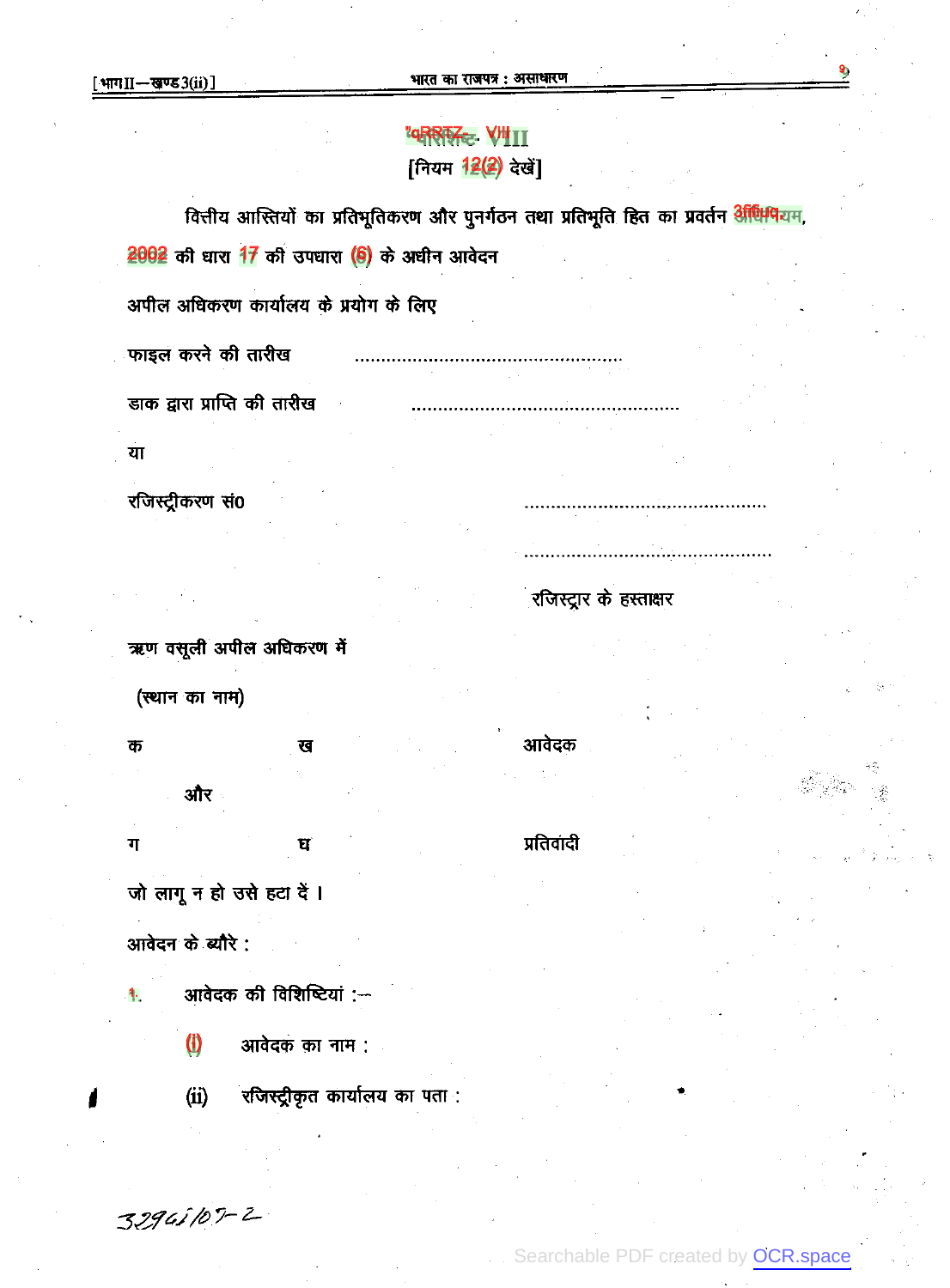PART .36ii)

 $(1)$ सभी नोटिसों की तामील के लिए <mark>W</mark>

प्रतिवादी की विशिष्टियां :-- $\overline{2}$  .

> $(1)$ प्रतिवादी का नाम :

 $\mathbf{\mathbf{\mathsf{\left(}}ii\mathsf{\right)}}$ प्रतिवादी के कार्यालय का पता :

 $(iii)$ सभी नोटिसों की तामील के लिए पता ;

अधिकरण की अधिकारिता :---3,

> आवेदक घोषणा करता है कि आवेदन की विषय-वस्तु अधिकरण की अधिकारिता के भीतर आती है।

मामले के तथ्य :--41

मामले के तथ्य नीचे <sup>विश्</sup>र गए हैं :--

आवेदक निवेदन आवेदक/प्रतिवादी करता  $\mathbf{m}_5$ ने........(तारीख) को, ऋण वसूली अधिकरण (ख्यान) के समक्ष वित्तीय आस्तियों का प्रतिभूतिकरण और पुनर्गंडन तथा प्रतिभूति हित का प्रवर्तन अधिनियम, 2002,2, की धारा 17 की रूप में रजिस्ट्रीकृत किया गया था, फाइल किया है ओर वह इससे पहले निपटान हो जाना चाहिए ।

मांगा गया (मांगे 7 0)अनुतोष |--

5.

ऊपर पैरा 5 में उल्लिखित तथ्यों को ध्यान में रखते हुए <mark>? भिवेक्षि</mark> निम्नलिखित अनुतोष (अनुतोषों) के लिए प्रार्थना करता है :-

ऋण वसूली अधिकरण को 万定 ारदेदन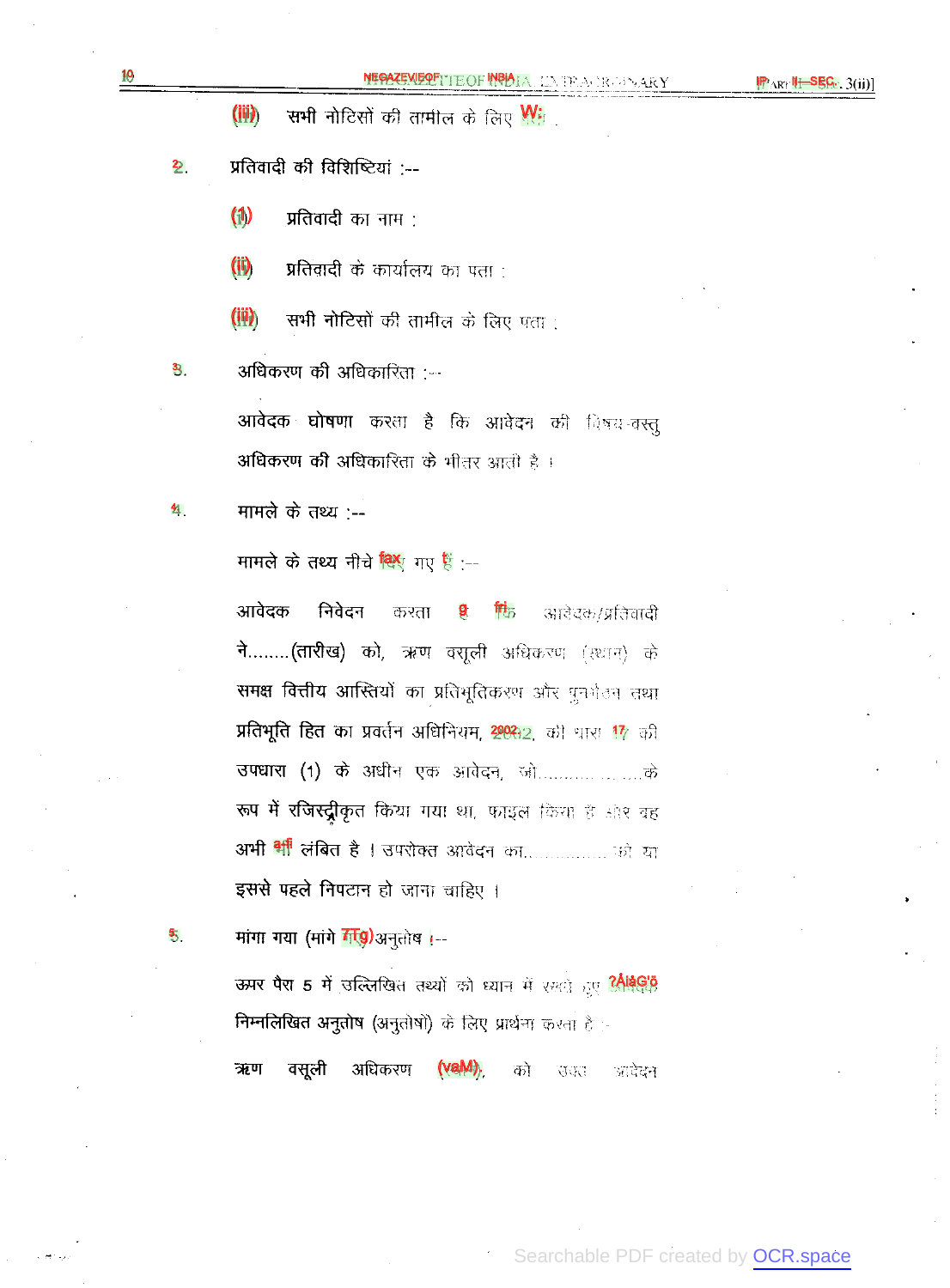11

|         | संख्यांक………….को, यथासंभव शीघ्र का <mark>पिक्ष्टिनि</mark> करने का                                       |                    |
|---------|---------------------------------------------------------------------------------------------------------|--------------------|
|         | निदेश देने की और/या न्याय तथा साम्या के हित में कोई अन्य                                                |                    |
|         | यथोचित आदेश पारित करने की कृपा करें ।                                                                   |                    |
| ნ.      | किसी अन्य न्यायालय में मामले का लंबित न होना आदि :-                                                     |                    |
|         | आवेदक यह और घोषणा करता है कि वह मामला जिसके संबंध में                                                   |                    |
|         | आवेदन किया गया है, किसी भी विधिक न्यायालय या किसी अन्य                                                  |                    |
|         | प्राधिकरण या अधिकरण की किसी अन्य न्यायपीठ के समक्ष लंबित                                                |                    |
|         | <b>예행 승  </b>                                                                                           |                    |
| 74.     | अनुक्रमणिका के ब्यौरे :-                                                                                |                    |
|         | उन दस्तोवजों के, जिन पर वह निर्भर हैं, ब्यौरे वाली अनुक्रमणिका                                          |                    |
|         | दो प्रतियों में सलग्न है ।                                                                              |                    |
| පී.     | संलग्नकों की सूची :--                                                                                   |                    |
|         | सत्यापन                                                                                                 |                    |
|         | पुत्र/पुत्री/पत्नी<br>में प                                                                             |                    |
|         | (पूरा नाम स्पष्ट अक्षरों में)                                                                           |                    |
| श्री    | आवेदक, सत्यनिष्ठा से सत्यापित करता हूं कि पैरा 1 से 7                                                   |                    |
|         | की अंतर्वस्तु मेरे सर्वोत्तम ज्ञान और विश्वास के अनुसार सत्य हैं और मैंने किसी तथ्य को छिपाया नहीं है । |                    |
| स्थान:  |                                                                                                         | आवेदक के हस्ताक्षर |
| तारीख : |                                                                                                         |                    |
|         |                                                                                                         |                    |

सेवा मे

रजिस्ट्रार,

........................... ...........................

Searchable PDF created by **OCR.space**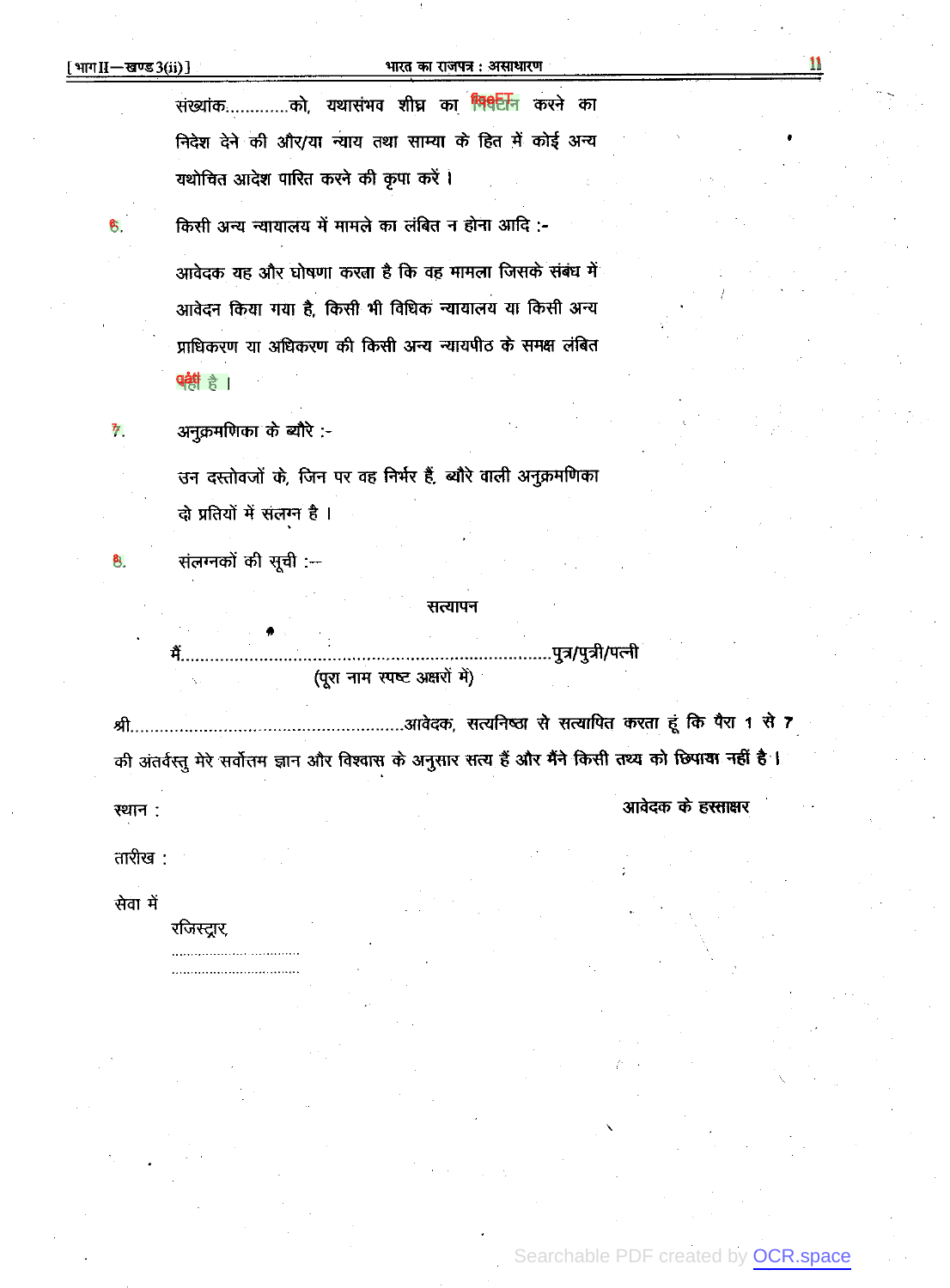[PART II-SEC. 3(ii)]

|                                | "परिशिष्ट- $\mathbb{K}$ |  |
|--------------------------------|-------------------------|--|
| [नियम <mark>12(2)</mark> देखे] |                         |  |

वित्तीय आस्तियों का प्रतिभूतिकरण और पुनर्गठन तथा प्रतिभूति हित का प्रवर्तन अधिनियम, 2002 की घारा 18 के अघीन अपील अधिकरण कार्यालय के प्रयोग के लिए फाइल करने की तारीख डाक द्वारा प्राप्ति की तारीख रजिस्ट्रीकरण सं0

रजिस्ट्रार के हस्ताक्षर

ऋण वसूली अधिकरण में

(स्थान का नाम)

..........अपीलार्थी/निर्णीत लेनदार और . . *. . . .* .... . . . . . . . . . प्रत्यर्थी/लेनदार

अपील के ब्यौरे :

I. अपीलार्थी की विशिष्टियां :--

> अपीलार्थी (अपीलार्थियों) का नाम:  $(i)$

अपीलार्थीईरजिस्ट्रीकृत कार्यालय का पता : (ii)

(iii) सभी नोटिसों की तामील के लिए पता :

II. प्रत्यर्थी (Ruitau) की विशिष्टियां :--

> प्रत्यर्थी का (के) नाम :  $(i)$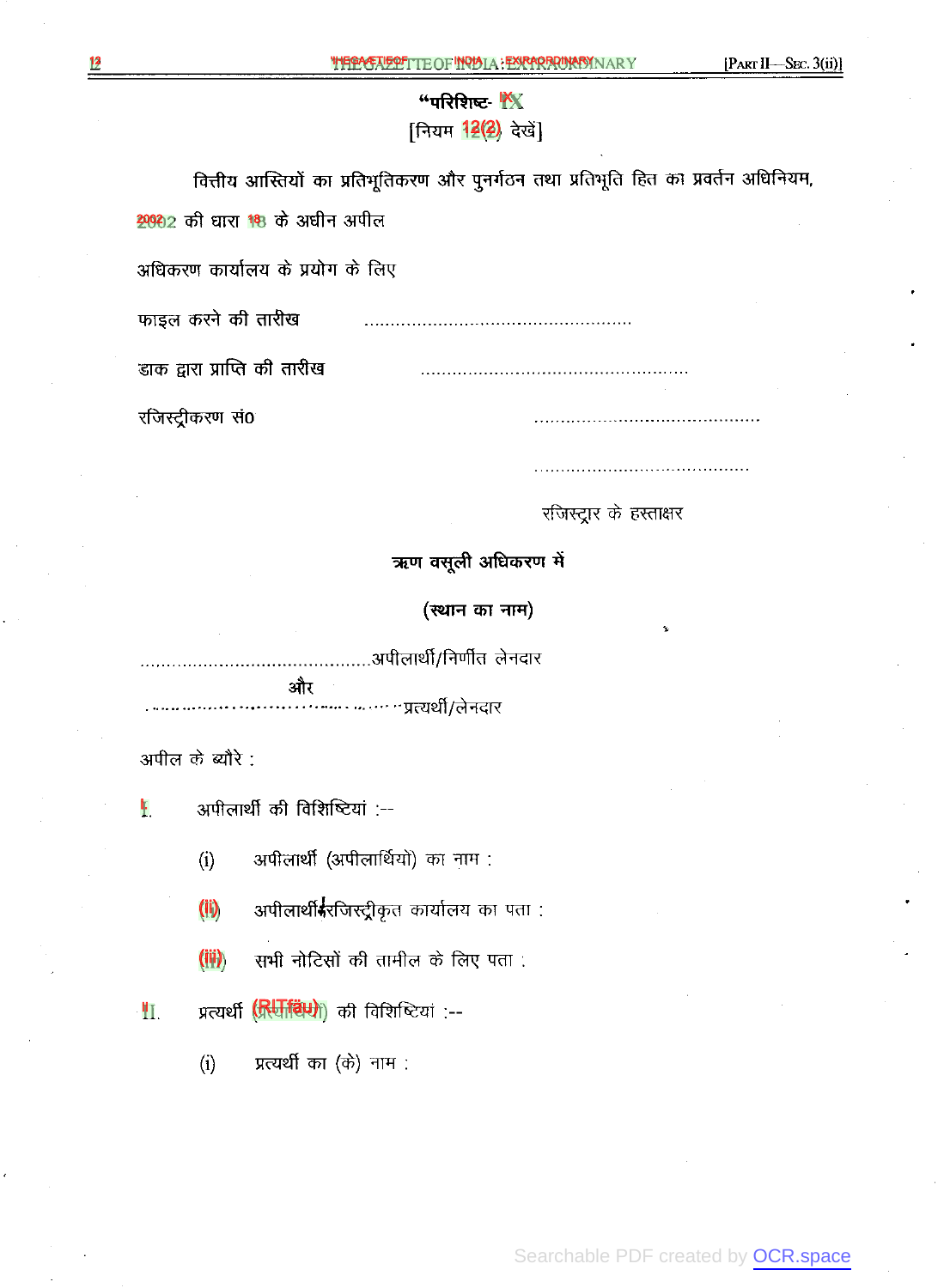13

(ii) प्रत्यर्थी के कार्यालय का पता :

(iil)) सभी नोटिसों की तामील के लिए पता •

अपील अधिकरण की अधिकारिता :--Ill.

> अपीलार्थी घोषणा करता है कि अपील की विषय-वस्तु अपील अधिकरण की अधिकारिता के भीतर आती है ।

परिसीमा :--IV.

> अपीलार्थी यह और घोषणा करता है कि यह अपील वित्तीय आस्तियों का प्रतिभूतिकरण और पुनर्गठन तथा प्रतिभूति हित का प्रवर्तन अधिनियम, 2002 की धारा 18 की उपधारा (1) में विहित परिसीमा के भीतर है ।

मामले के तथ्य :-- $\mathbf{V}$ .

> (यहां, वित्तीय आस्तियों का प्रतिभूतिकरण और पुनर्गठन तथा प्रतिभूति हित का प्रवर्तन अधिनियम, 20082 की धारा 18 की उपधारा (3)/उपधारा (4)<sup>\$</sup> के अघीन पारित ऋण वसूली अधिकरण के विनिर्दिष्ट आदेश के विरुद्ध अपील के तथ्यों और आधारों का संक्षिप्त विवरण दें) ।

VI.

मांगा गया (पांगे *नि*ष्ठि)अनुतोष :--

ऊपर पैरा V में उल्लिखित तथ्यों को ध्यान में रखते हुए अपीलार्थी निम्नलिखित अनुतोष (अनुतोषों) के <mark>पिए</mark> प्रार्थना करता है :-

[अनुतोष (अनुतोषों) के लिए आधारों को और निर्भर किए जाने वाले विधिक उपबंधों को <mark>(दारि</mark> कोई **वो),** स्पष्ट करते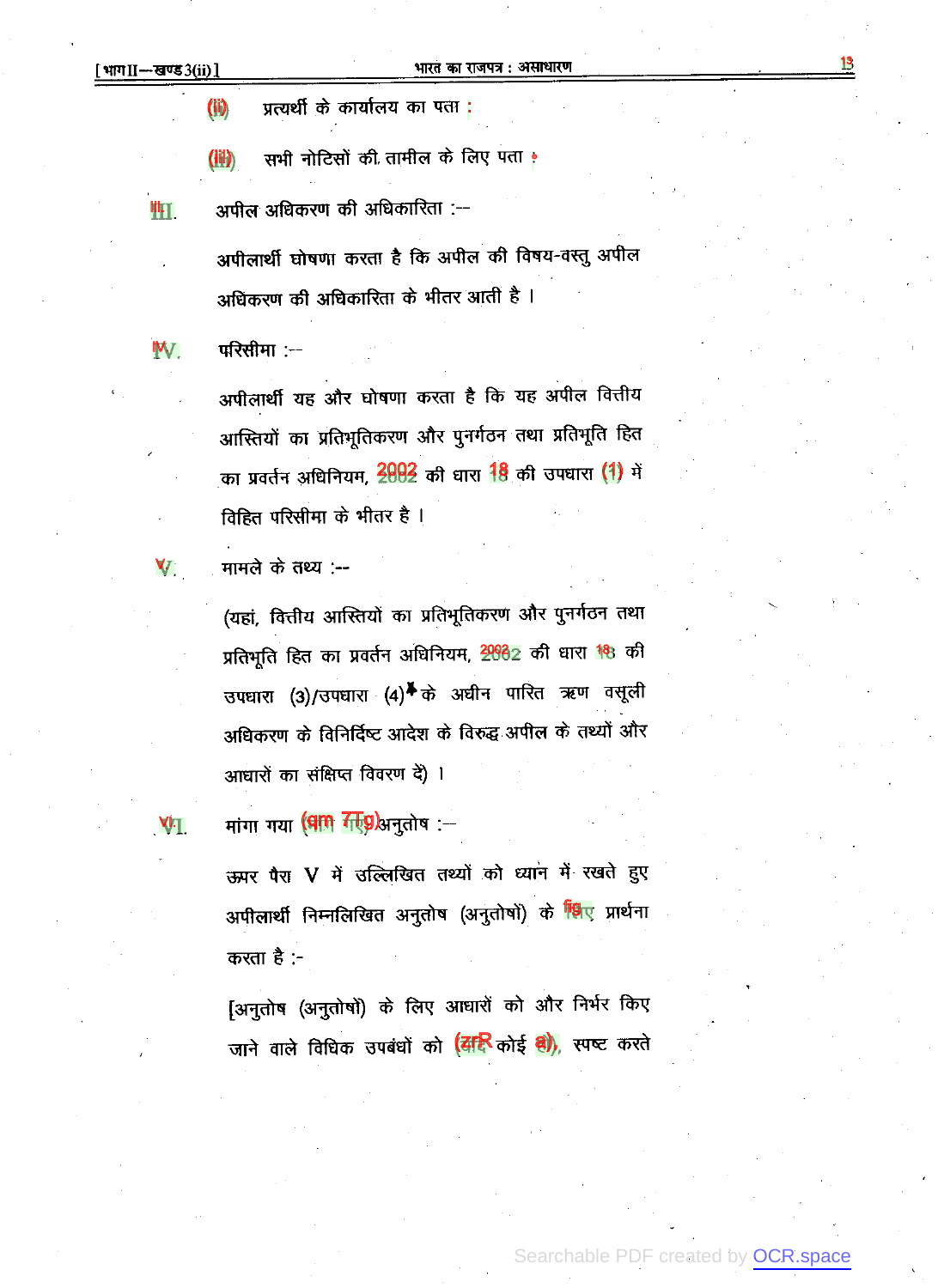हुए मांगा गया अनुतोष (मांगे गए अनुतोषों) को नीचे विनिर्दिष्ट करें]

VIIT. अंतरिम आदेश, यदि प्रार्थना की गई है :--अपील के अंतिम विनिश्चय के लंबित रहते हुए, अपीलार्थी, निम्नलिखित अंतरिम आदेश जारी करवाना चाहता है :-(अंतरिम आदेश की जिसके लिए प्रार्थना <mark>99</mark> गई है, प्रकृति और उसके कारण बताएं) ।

किसी अन्य न्यायालय में मामले का लुंबित न होना आदि :-VIII I अपीलार्थी यह और घोषणा करता है कि वह मामला जिसके संबंध में अपील की गई है, किसी भी विधिक न्यायातय था किसी अन्य प्राधिकरण या अधिकरण के समक्ष लंबित नहीं है ।

अधिनियम की धारा 18 की उपघारा (1) के निबंधनों भ निक्षिप्त देय ऋण की बाबत <sup>बैक्षि</sup> ड्राफ्ट/पोस्टल <sup>316,9</sup> की विशिष्टियां :--

(1) उस बैंक का नाम जहां आहरण किया जाना है

 $(2)$  डिमांड ड्राफ्ट सं $0$ 

# या

(1) भारतीय पोस्टल आर्डर (Weat) की सं0

(2) जारी करने वाले डाकघर का नाम

- (3) पोस्टल आर्डर (313.00 को जारी करने की तारीख
- (4) डाकघर जहां वह संदेय है

14

IX.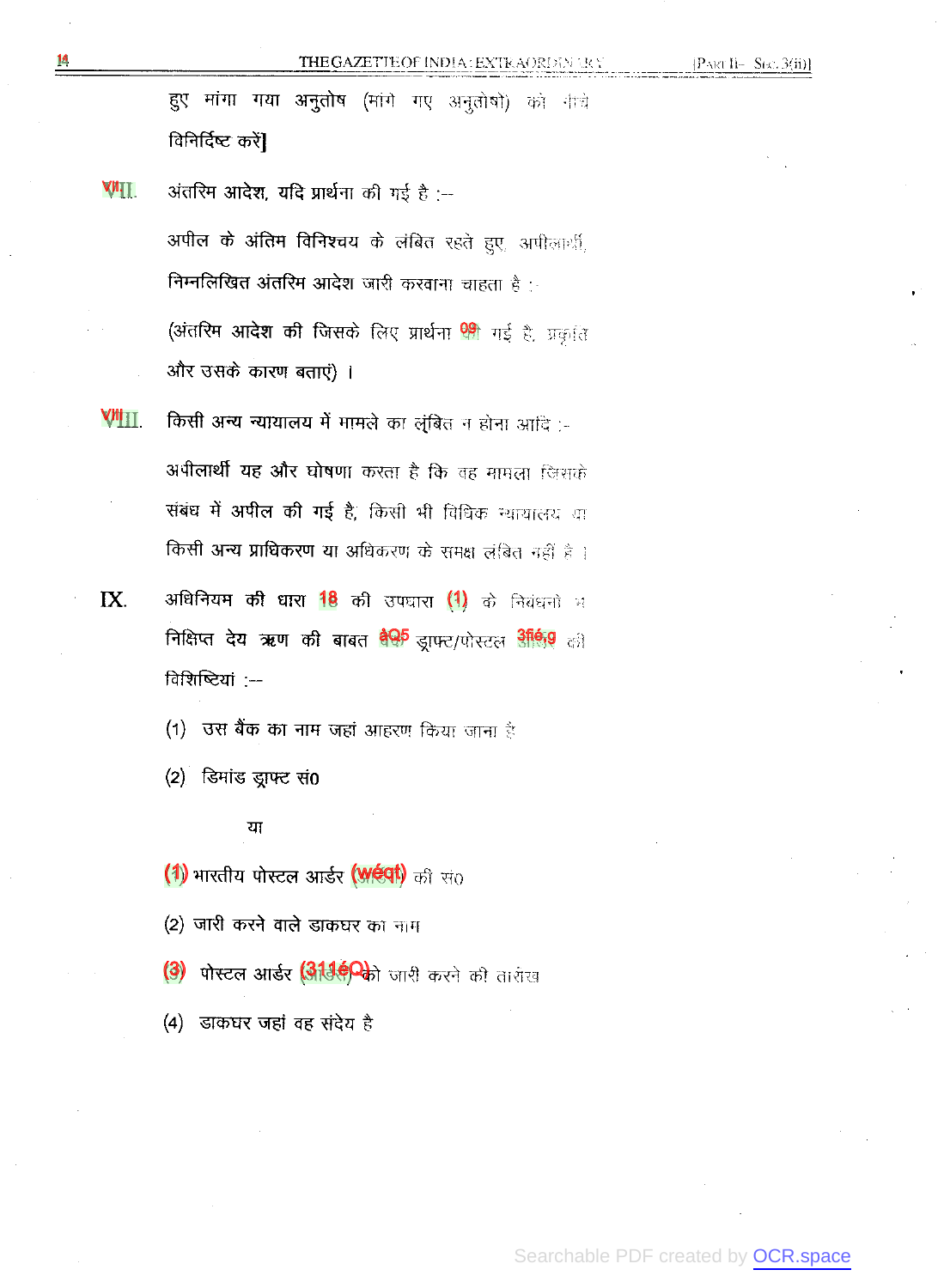### भारत का राजपत्र : असाधारण

इन नियमों के नियम 13 के निबंधनों में संदत्त फीस की बाबत X.

बैंक ड्राफ्ट, पोस्टल आर्डर की विशिष्टियां :-

(1) उस बैंक का नाम जहां आहरण किया जाना है

 $(2)$  डिमांड ड्राफ्ट सं $0$ 

या

(1) भारतीय पोस्टल आर्डर (असी) की सं0

(2) जारी करने वाले डाकघर का नाम

(3) पोस्टल आर्डर (अर्हिस्ट्री को जारी करने की तारीख

(4) डाकघर जहां वह संदेय है

अनुक्रमणिका के ब्यौरे :-XH.

> उन दस्तोवजों के, जिन पर वह निर्भर हैं, ब्यौरे वाली अनुक्रमणिका दो प्रतियों में संलग्न है ।

संलग्नकों की सूची :--<u>ХП.</u>

### सत्यापन

मैं हूं कि पैरा I से IX की अंतर्वस्तु मेरे सर्वोत्तम ज्ञान और विश्वास के अनुसार सत्य हैं और मैंने किसी तथ्य (तथ्यों) को छिपाया नहीं है ।

अपीलार्थी के हस्ताक्षर

तारीख :

स्थान :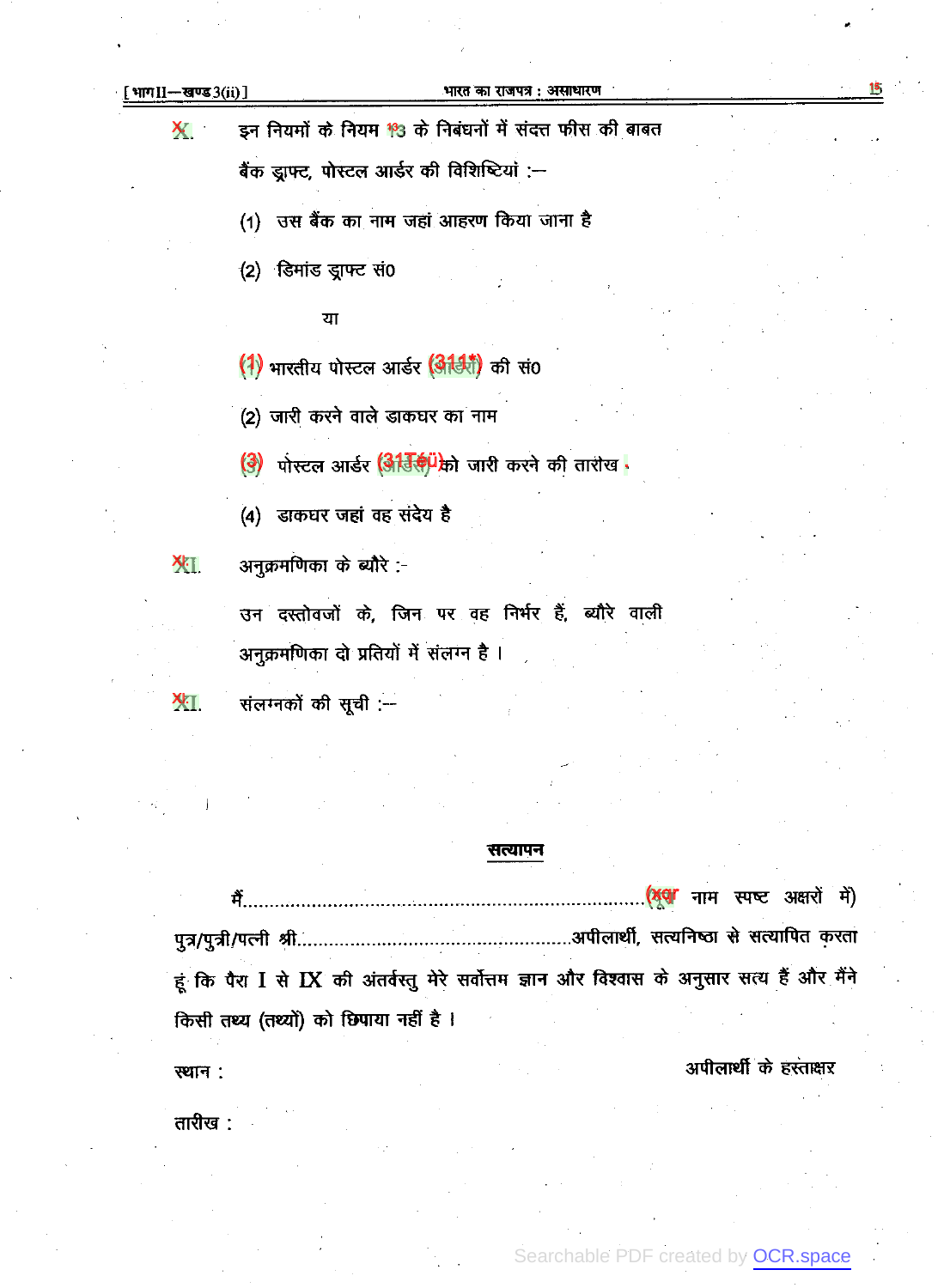सेवा मे

रजिस्ट्रार,

ऋण वसली अधिकरण

जो लागू न हो उसे हटा दें ।

⊺ ար **æi. 1/10/2005-ü-l]** ⊥⊺

अमिताभ वर्मा, संयुक्त सचिव

**टिप्पण :**-मुल स्थिप, भारत के राजपत्र में सं. का.आ. 1020(30), तारीख 20-9-2002 द्वारा प्रकाशित किए गए थे।

### MINISTRY PRY OF FINANCE CE

### $(\mathsf{Department_{nt}} \; \mathsf{of} \; \mathsf{Economique} \; \mathsf{Affains})$

## NOTIFICATION

## New Delhi. the 2nd February, 2007

S.O. 103(E).— In exercise of the powers conferred by sub-section (1) and clauses (b),(ba),(bb)and(bc)of sub-section(2)of section38readwith sections17,18and sub sections: (4), (10) and (12) of section 13 of the Securitisation and Reconstruction of Financial I Assets and Enforcement of Security Interest Act, 2002 (54 of 2002), the Central Government hereby makes the following rules to amend the Security Interest (Enforcement) Rules, 2002,namely:-

- 1. (1) These rules may be called the Security Interest (Enforcement) Amendment Rules, 2007
	- (2) They shall come into force on the date of their publication in the Official <sub>ia</sub>l Gazette<sub>te</sub>
- 2. (1) In the Security Interest (Enforcement) Rules, 2002 (herein after referred to as "the said rules") for the word "Ordinance" $e''$ , wherever they occur, the word "  $Act''$  shall be substituted.
	- (2) In the said rules, in rule 2, for clause (c), the following clause shall be substituted, namely:--

"  $Arff$  means, the Securitisation and Reconstruction of Financial Assets and Enforcement of Security Interest Act, 2002 (54 of 2002)" ;

3. In the said rules, after rule 3, the following rule shall be inserted, namely:-

"3A. Reply, to Representation of the borrower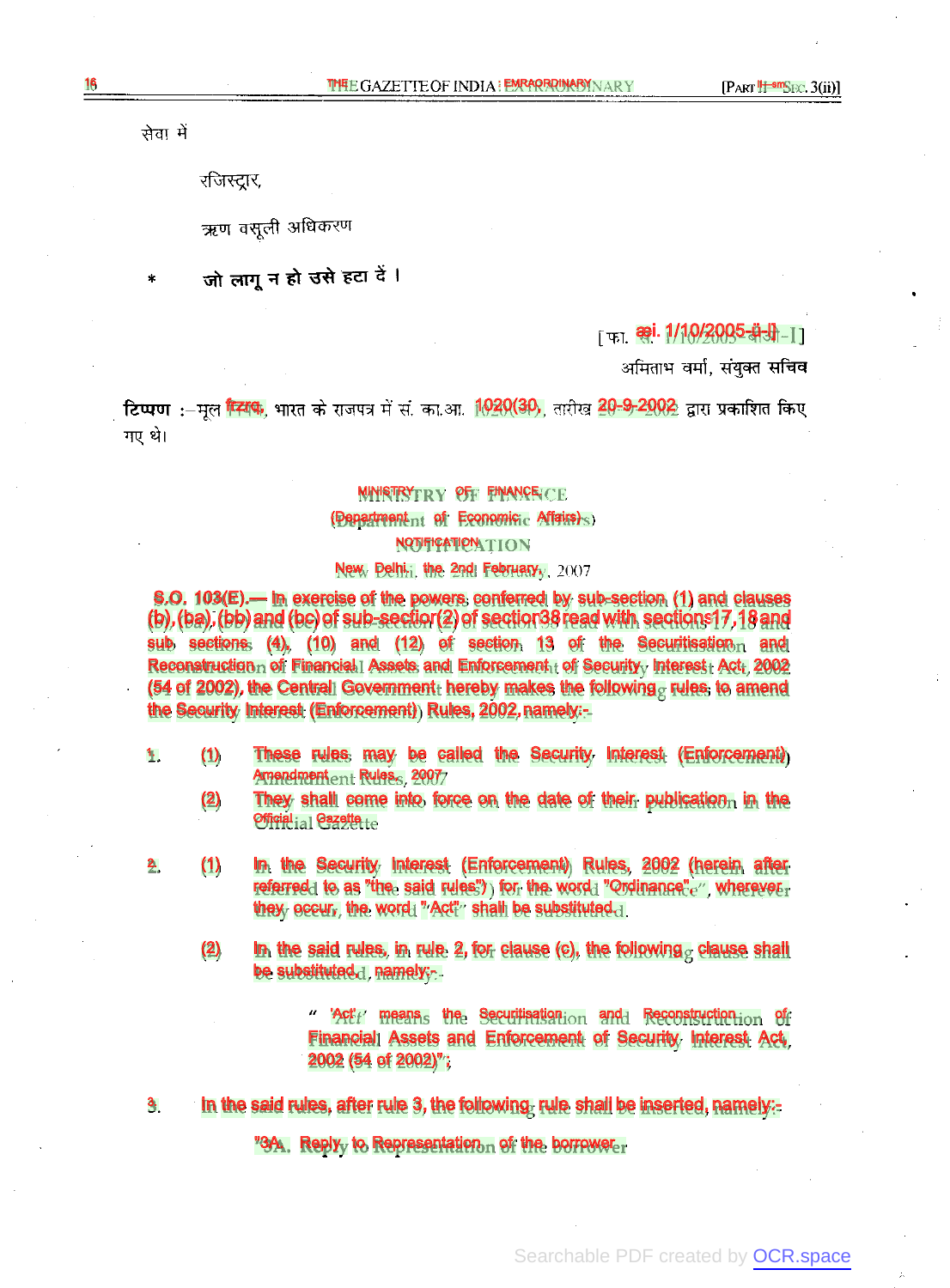(a)

 $(b)$ 

(c)

After, issue of demand notice under sub-section (2) of section 13, if the borrower makes any representation or raises any objectionto the noåce die AuthorizedOfficershallconsider such representation r objection and examinewhether the same is acceptable or tenable.

If on examining the representatiomadeor objectiorraised by the borrower the secure creditoris satisfied hat there is a need to make any changesor modifications in Hie dernand notice, he shall modify the notice accordingly and serve a revised oticeor passsuch other suitable orders as deemed necessarwithin severdaysfrom ffe dateof receip of the representation or objection.

If onexaminintherepresentatmador dbjecticraised, the Authorized Officer comes to the conclusion ülat such representatior objections not acceptablor tenablehe shall communicate within, one week of receipt of such representatiorobjectiothereasorfornon-acceptaofe the representation objection to the borrower".

In the said rules, after rule 11, the following shall be inserted, namely:-Applicationto the Tribunal/ Appellat Tribunal

**Any applicatioto the Deb RecoverTribunaunder** sub-sectic(1) of secao 17 shall be as nearly as possible in theform givenin AppendixVII to therules.

Any applicatioto the Appellat Tribunaunde subsecapr(6) of secapr17 of the Act shall be, as nearly as possiblin theformgiverin AppendiVIII to thesaicrules. Anyappecto the Appellat Tribun runde section 8 of the Act shall be, as nearly as possible in the form given in **Appendix IX to file said rules.** 

"13. Feefor applicationandappeal undersection17 and 18 of the Act-

> $(1)$ Everyapplicatioundersubsection(1) of section17 or an appealo the Appellate Fribunaundersub-sectio(1) of secaor18 shallbe accompanieby a fee provided in the<br>sub-rul(2) and such eemay beremitted hrough a crossed demand draft drawn on a bank or Indian Postal Order in avourof the Registra fthe Tribuna or the Courtas the cas maybe payablat the plac where the Tribuna or the Court<sub>ri</sub> is situated d.

 $329G$   $57-3$ 

 $\mathbf{1}$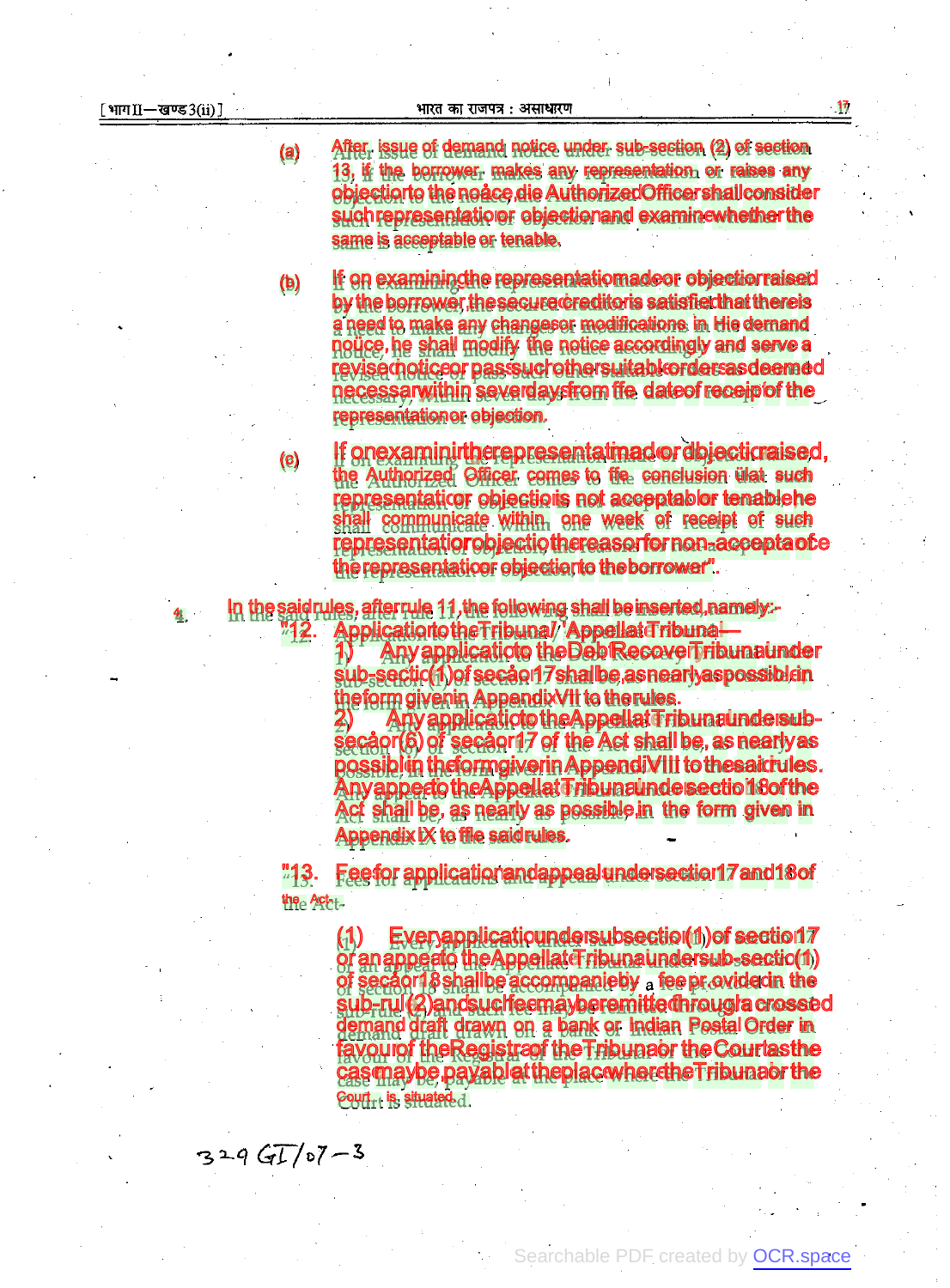THE GAZETTE OF **INPIA : EXTRAORDINARY** ARY

|                   | (2) The amount nt of fee payable shall be as follows;                                  |                                                                                           |
|-------------------|----------------------------------------------------------------------------------------|-------------------------------------------------------------------------------------------|
| NO <sub>D</sub>   | Naturere of Applicationon                                                              | Amountunt of Fee payable                                                                  |
| $\mathbf{1}$      | Application to a Debt Recovery                                                         |                                                                                           |
|                   | Tribunal under sub-section $(1)$                                                       |                                                                                           |
|                   | of section 17 against any of the                                                       |                                                                                           |
|                   | measures referred ed to in sub-                                                        |                                                                                           |
|                   | section (4) of section 13                                                              |                                                                                           |
| (a)               | applicant IS a<br>Where the                                                            | Rs.500for every Rs.I lakh or part thereof                                                 |
|                   | borrower $_{\rm ver}$ and the amount $_{\rm nt}$ of                                    |                                                                                           |
|                   | $\frac{\text{depth}}{\text{depth}}$ due is less than Rs.10                             |                                                                                           |
|                   | lakhs <sub>15</sub>                                                                    |                                                                                           |
| (b)               | applicant <sub>t</sub> is a<br>Where the                                               | Rs.5000+ Rs.250 for every Rs.I lakh or                                                    |
|                   | borrower $_{\rm ver}$ and the amount $_{\rm nt}$ of f                                  | part thereof in excess of Rs.10 lakhs.                                                    |
|                   | debt <sub>ot</sub> due as Rs-100 lakhs <sub>15</sub> and                               | subject to a maximum of $Rs.1,00,000$                                                     |
|                   | above $_{7}e$                                                                          |                                                                                           |
| $\left( 6\right)$ | Where the applicant IS<br>an                                                           | Rs.125 for every RupeesOne lakh or part                                                   |
|                   | aggrieved party other than the                                                         | therept.of                                                                                |
|                   | where $r_{\odot}$<br>$\mathsf{porrowel}_{V\ominus\Upsilon}$<br>and<br>the <sub>e</sub> |                                                                                           |
|                   | amount $nt$ of debt, due is less than                                                  |                                                                                           |
|                   | $Rs.100$ lakhs                                                                         |                                                                                           |
| (d)               | applicant is an<br>Where the                                                           | Rs.1250 + Rs.125 for every Rs.1 lakh or                                                   |
|                   | aggrieved party other than the                                                         | part thereof in excess of Rs.10 lakhs.                                                    |
|                   | borrower $_{\text{OPT}}$ and<br>where $_{\rm re}$<br>the                               | subject to a maximum of $Rs.50,000/$                                                      |
|                   | amount $n_t$ of debt <sub>1</sub> due is Rs.10                                         |                                                                                           |
|                   | lakhs <sub>15</sub> and above <sub>7e</sub>                                            |                                                                                           |
| (e)               | Any other application by any                                                           | Rs.200/-                                                                                  |
|                   | personon                                                                               |                                                                                           |
| $\overline{2}$    | Appeal to the                                                                          | Appellate Same fees as provided at clauses (a) to (e)<br>of serial pumber a of this rule. |
|                   | Authority <sub>y</sub> against any order                                               |                                                                                           |
|                   | passed by the Debt Recovery<br>Tribunal nal under er section on 17                     |                                                                                           |
|                   |                                                                                        |                                                                                           |

5. In the said rules,

- (i) in Appendix-111, for the words "receipt of the sale price", the words and letters "of Rs. (Rupees shall) be inserted; only"
- , (ii) in Appendix  $V$ , after the words "receipt of the sale price", the words and letters "of Rs. (Rupees only" shall be inserted $d$ ;
- (Ili) after Appendix VI, the following shall be inserted, namely:-

 $18\,$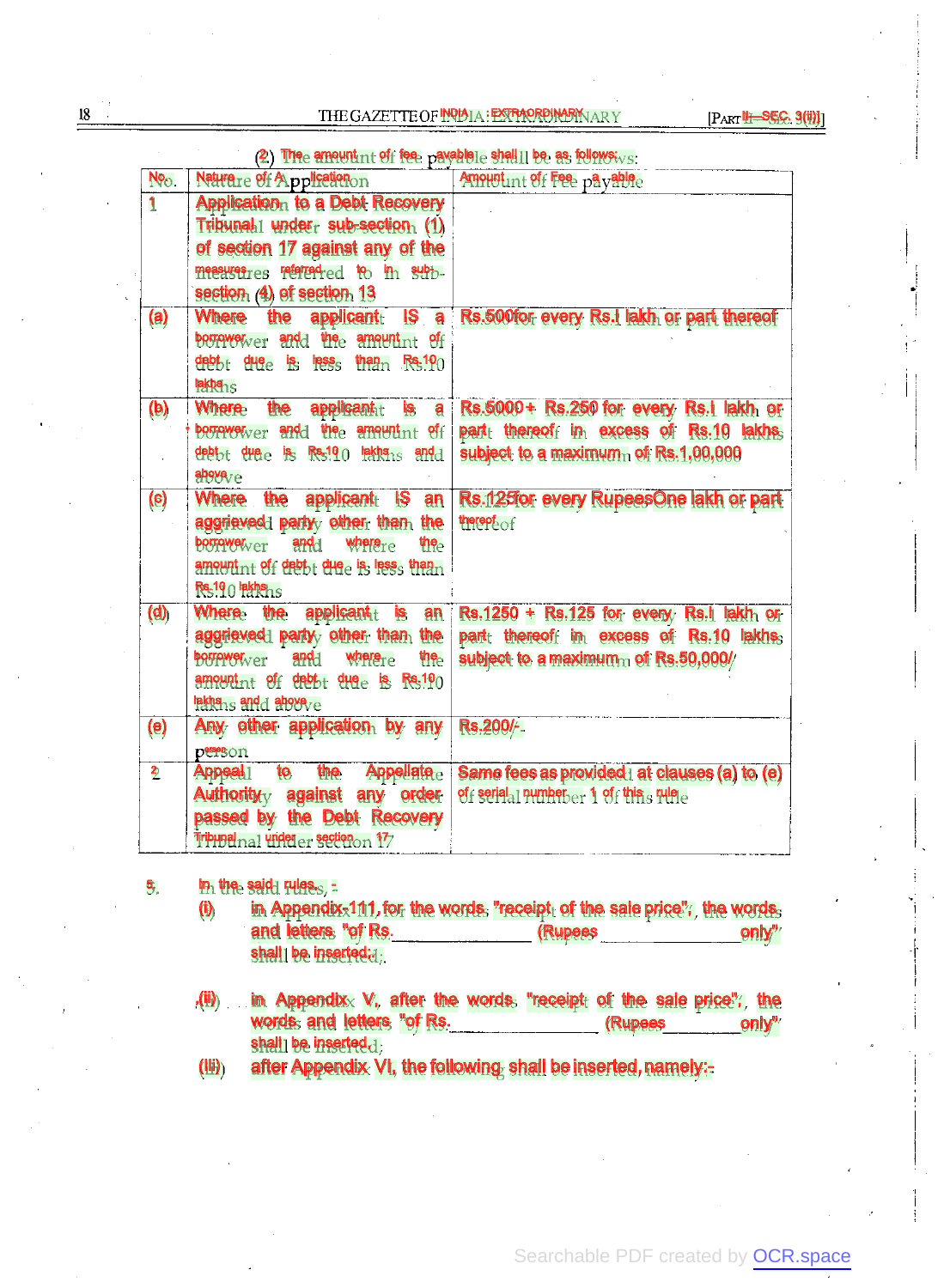19

## "APPENDIX-VIIK-VII

 $[Seerule 12(1)]$ 

Applicaäoundesub-secä (1) of Secüo17 of die Securitisati and<br>Recoasmiction of Financial Asseband Enforcement of Security hiterest Act, 2002

For use in Tribunal's 1's Office

Date of filing

Date of receipt by post

 $O_{\Gamma}$ 

A

Regis&abn No.

In the Debts Recovery Tribunal (Nameof the place) **Between** 

B

and

'Delete whichever is not applicable.

D)

Details of appUcaHon :

Particulars of ete applicant :-1.

U)

H)

**Name of the applicant:<br>Addressof Registere Offce :<br>Addressfor sertie of all nodces** (iii)

Bardculars, of the defendant :-2.

Name Ofthe defaldant:

Offce addres of the defendant

(iii) **Addres for servE of all nouces** 

 $32961/07 - 4$ 

(ii

**Signature Regisbar** 

**Applicant(s)** 

Defendant(s)<sub>s</sub>)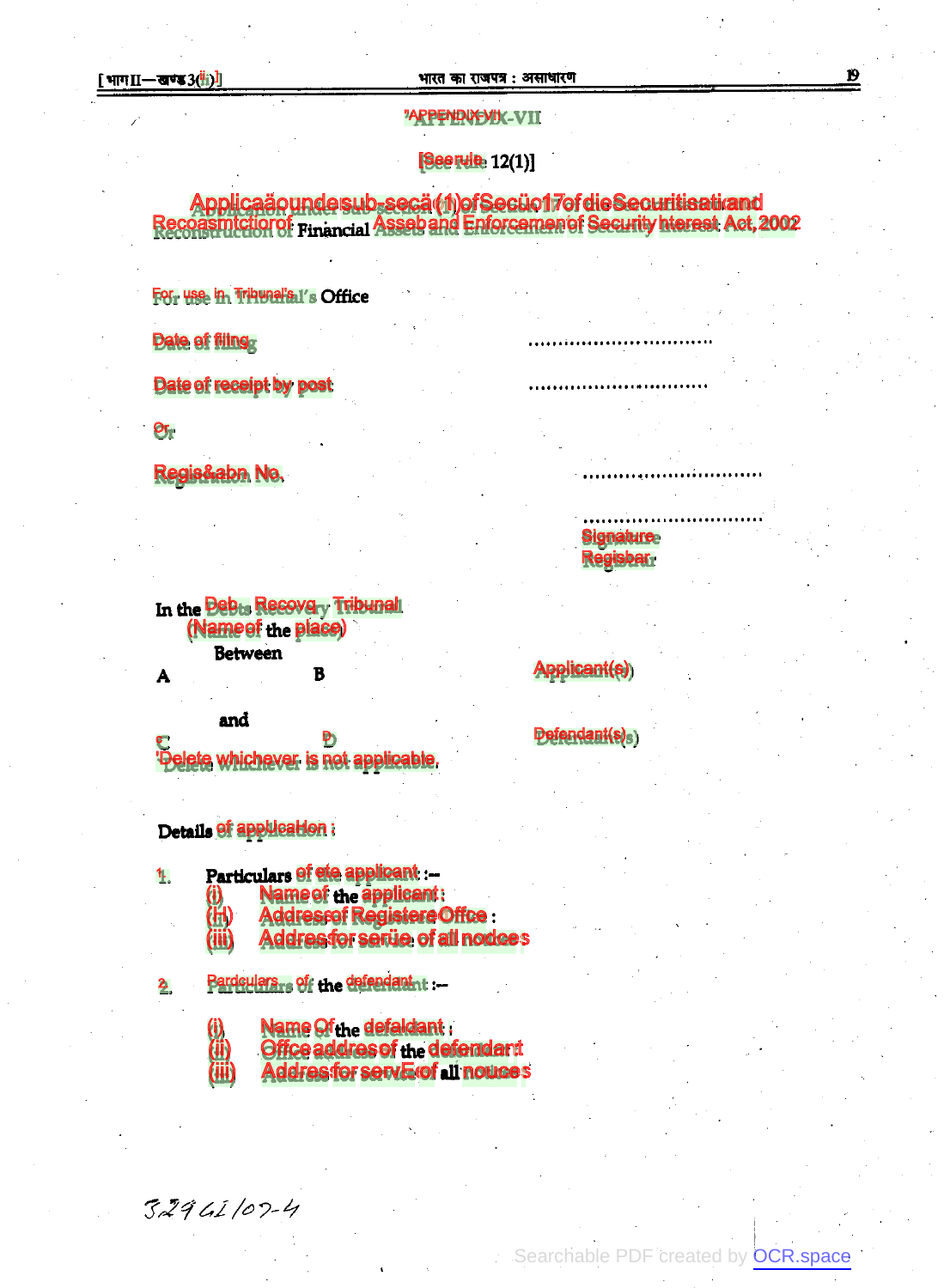3.

Jurisdiction of the Tribunal :--The applicant declares that the subject matter of this application falls within the jurisdiction of the Tribunal<sub>nal.</sub>

#### 4. Limitation : —

The applicant further declares that this application is filed within the limitation prescribed in sub-section (1) of Section 17 of üle Securiüsation and Reconsbuction of the Financial 1 Assets and Enforcement t of Security Interest<sub>1</sub>: Act, 2002.

5. Face<sub>ts</sub> of the case :-

> Thefactsbf the casearegiven below:-- (Give here a concise statement of facts in a chronological order, each paragraph containing as nearly as possible a separate issue, fact or otherwise as to how the applicant is aggrieved).

- 6.
- Relief (s) sought :==

In view of ute facts mendonedd in paragraph 5 above, the applicant prays for the following relief(s) :-

[Specify below the relief(s) sought explaining üle grotmd for relief(s) and the legal provisions (if any) relied upon]

7. Interim order, if prayed for .--Pending final decision on the application, the applicant seeks issue of the following  $\epsilon$  Interim Order:-

> (Give here the nature of the interim order prayed for with reasons).

8. Matter, not pending, with any other court, etc. :

> The applicant  $f$  further declares that the matter regarding which this application has been made is not pending before any court of law or any other authority or any other Benchof the Tribunal.

- 9. Particulars of Bank Draft / Postal Order in respectof ere application feein terms of rules 13 of  $u$ tese<sub> $e$ </sub> rules: $s_{1}$ 
	- (1) Name of the Bank on which drawn :
	- (2) Demand Draft No.:
		- $\Omega$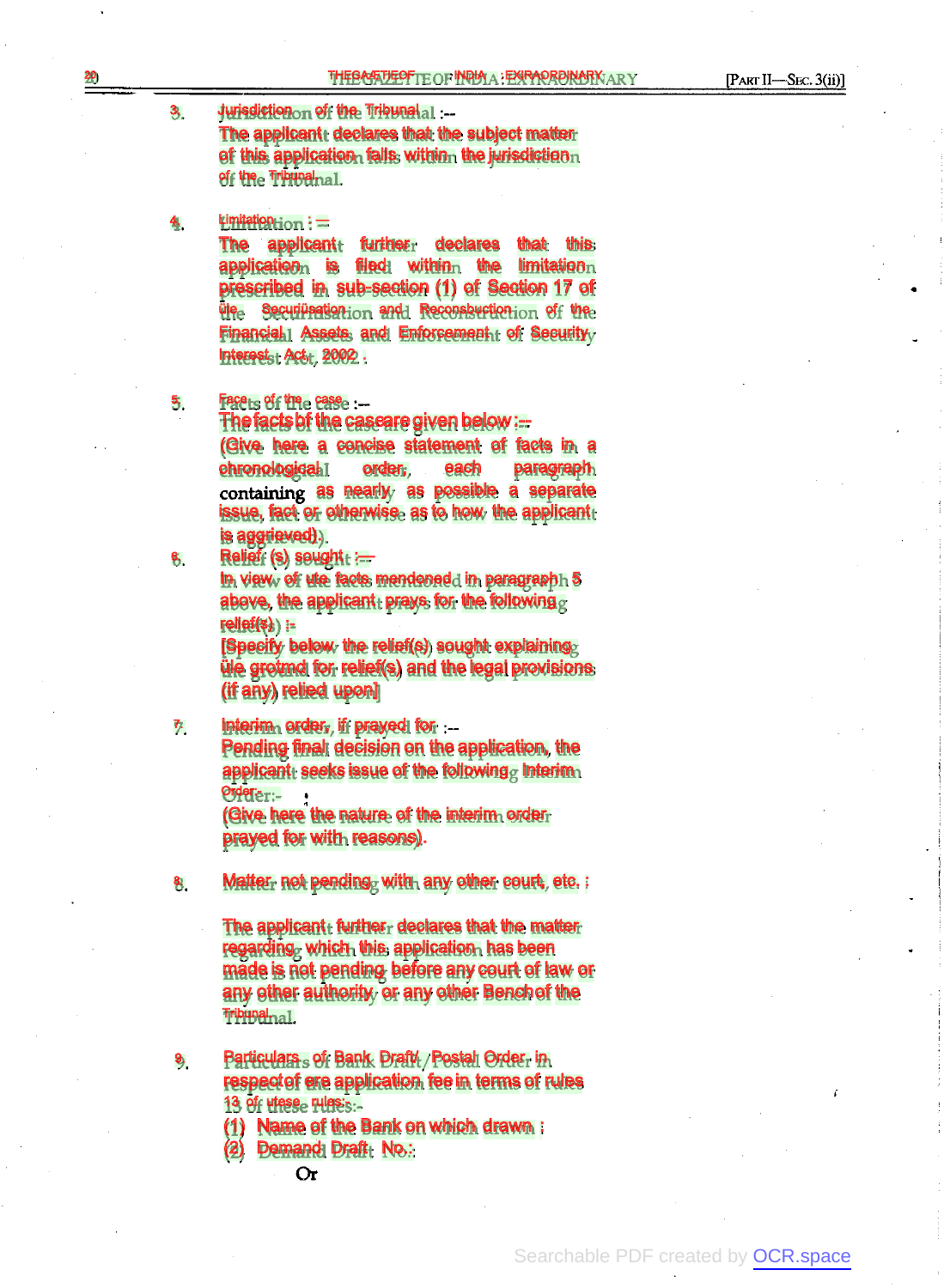10.

(1) Number of Indian Posta Order(s):<br>(2) Name of the issuing PostOffice : (3) Date of Issue of Postal Order (s): (4) PostOffice at which payable: **Details1s of findex :-**

An index in duplicate containing üle debils of the document, to be reliéd upon is enclosed.

List of enclosureses := 44.

## Verificationhon

### $1$ ............. (Name in full1 and block letters).

of the applicant hereby solemnly verify etat emcontent of paras 1 to 11 are Yue to my personal knowledge and belief and dat thave not suppressedany material ia1 facts.

Place: Date  $_{\odot}$  :

Tዓ<br>

**The Registrar.** 

. . . . . . . . . . . . . . . . . . .

**Signature of the ap#ant.nt** 

Searchable PDF created by OCR.space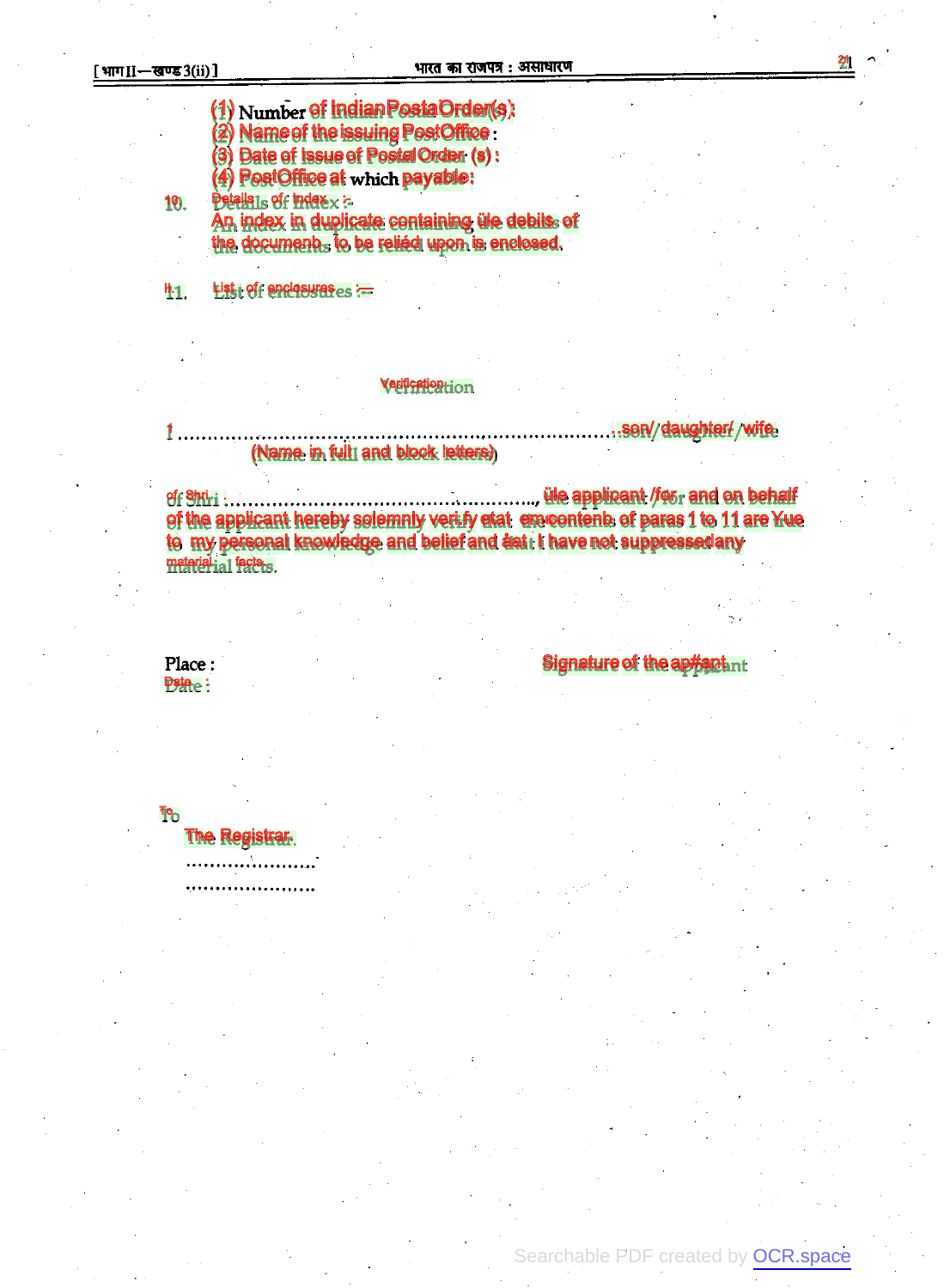# APPENDIX-VIII

### [See rule 12(2)]

Application under sub-section(6) of Section17 of the Securitisationand Reconstrucüon of Financial Assets and Enforcement of Security Interest Act, 2002

# For usein Appellate Tribunal's Office

Date of filing<sub>g</sub>

Date of receipt by post

 $\mathbf{Or_{T}}$ 

Registration No.

Signature $\rm e$ Registrar

In the Debts Recovery Appellate Tribunal! (Name of üte place) **Between**en

Applicant(s)<sub>S</sub>)  $\overline{A}$ B And d

Defendant(s)<sub>5</sub>) c D

'Delete whichever is not applicable.

Details of application :

#### 1. Parüculars of the applicant: .-

- (i) Name of the applicant :
- (ii) Address of RegisteredOffice :
- (iii) Address for service of all notices :

2. Particulars ars of the defendant :--

- (i) Name of the defendant in
- (ii) Office  $_{\rm e}$  address<sub>ss</sub> of the defendant  $_{\rm nt}$  :
- (iii) Address<sub>ss</sub> for service of all noticess:

Searchable PDF created by [OCR.space](https://ocr.space/r=p)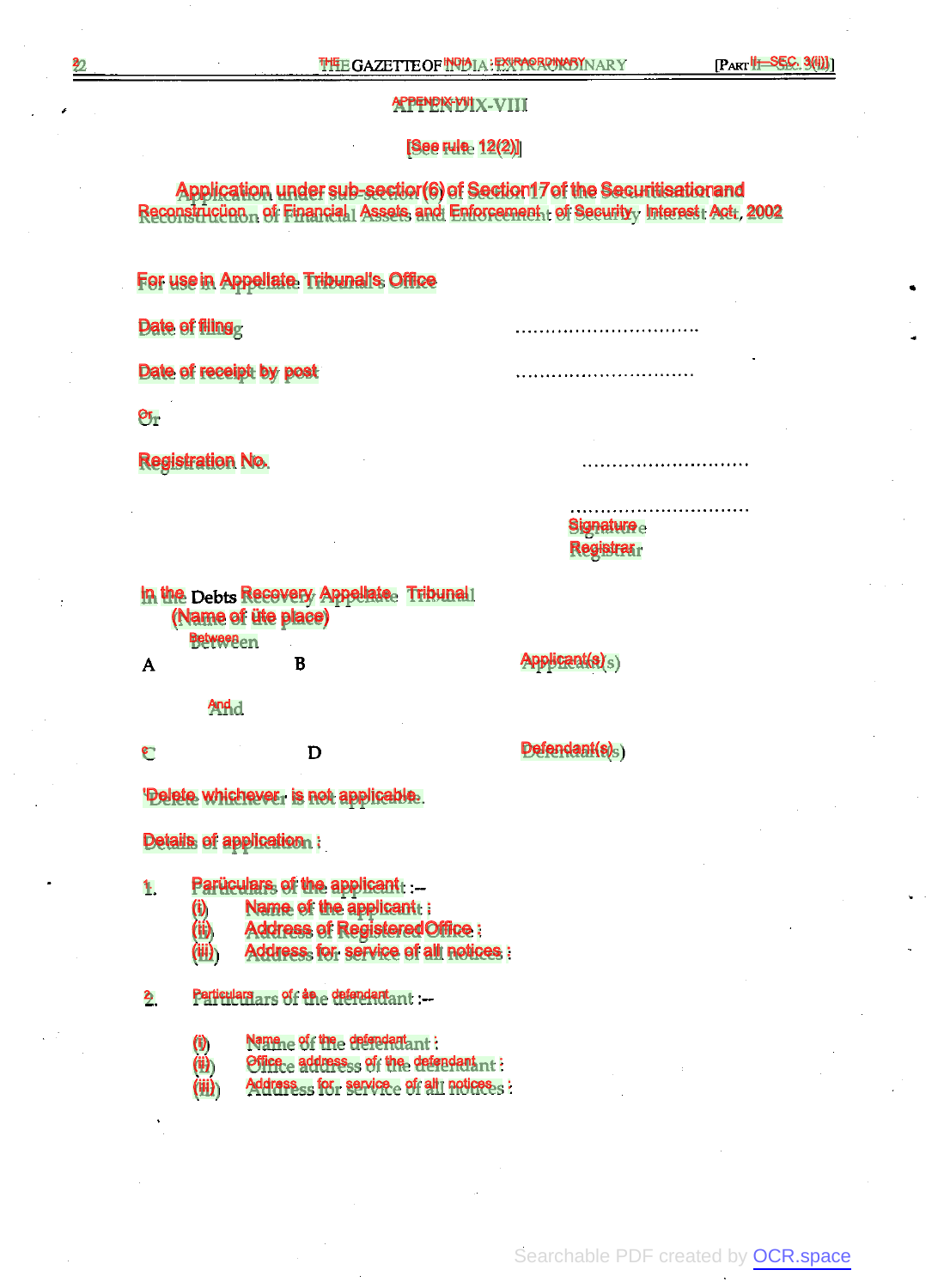3,

4.

durisdictionef Hie Appellate Tribu.m.l-The applicant declares elat the survect matter of a is applicatiorfalls widiin the jurisdiction of ti,e Appellate Tribunal.

# Facb<sub>ts</sub> of the case is

The facts of die caseare given below :-applicant submits that The **die** applicant/defendanthad filed an application under sub-sectio (1) of Section 17 of the of the Securitisation, and Reconstruction of Financial Asseb, and Enforcement of Security Interest Act, 2002, before the Hon'ble Debt Recovery Tribunal (Place) on (date), which was still pending. The aforesaic applicatior ought to have beat disposed off on or before

Relief (s) sought :-5.

In view, of die face, malüonada in para 5 above, the applicant prays for die following relief(s):-**Direct Nie Hon'ble Debt Recovery Tribunal** (Place) to dispose of dte said application passany other suitable order in the interestof jusüce and equity.

23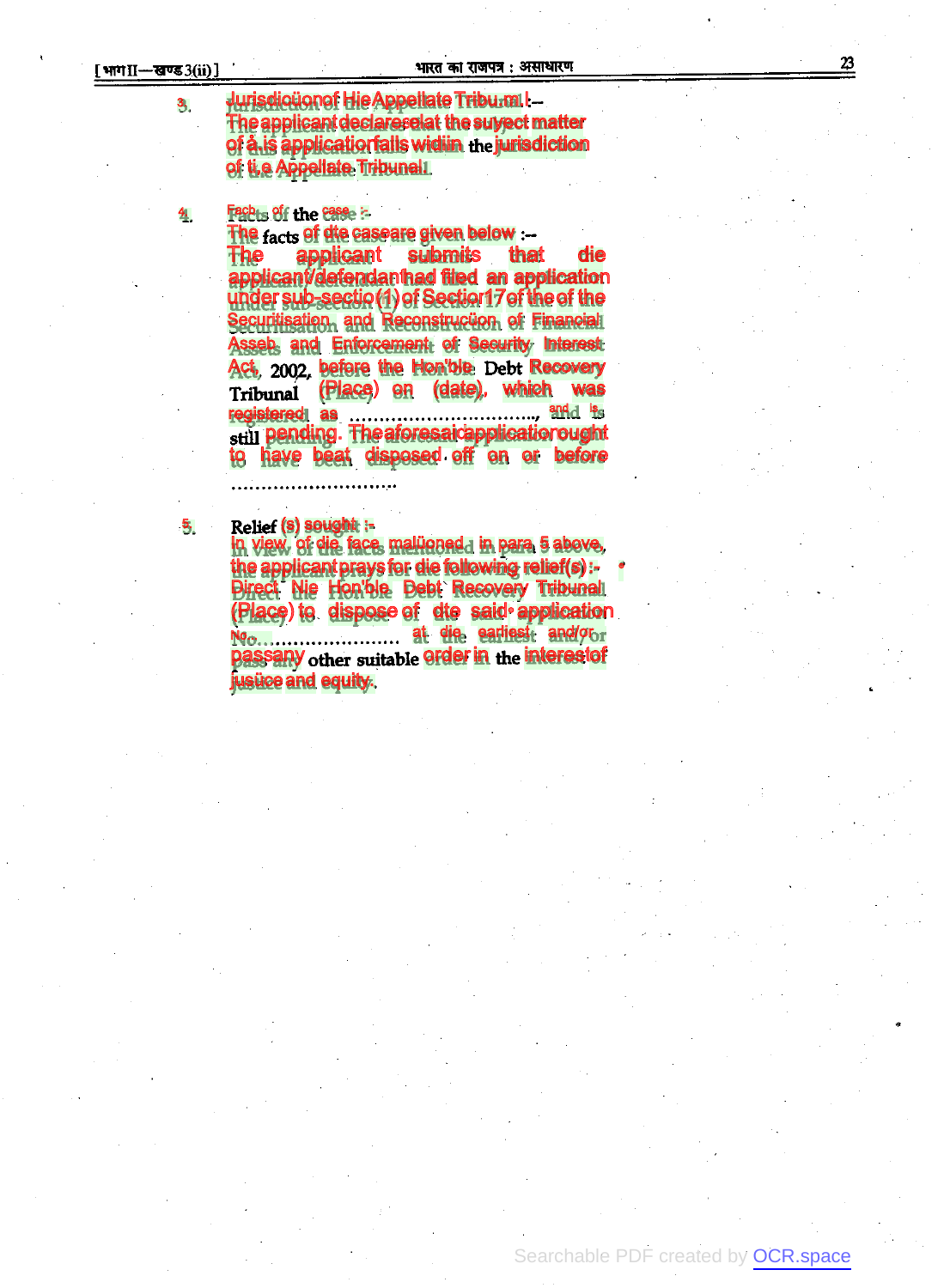$[PART 11-88]$ <sub>BC</sub>. 3(ii)]

| 6, | Matteur not pending with any other court, etc.:- |
|----|--------------------------------------------------|
|    | The applicant further declares that the matter   |
|    | regarding which this application has been        |
|    | made is not pending before any court of law or   |
|    | any other authority, or any other Bench of the   |
|    | Tribunal <sub>na</sub> l.                        |
| 7. | Details $1s$ of $r$ index $\sim$                 |
|    | An indov in duplicate containing the details of  |

An index in duplicate containing the details of the documents to be relied upon is enclosed.

8. List<sub>t</sub> of enclosures :-

## Verification

.son/ daughter/ wife (Name in full and block letters)

of Shri . . the applicant

hereby solemnly verify that the contents of paras 1 to 7 are true to my personal knowledge and belief and that I havenot suppressedany material facts.

Place e:

Signature of the applicant

**Date:** To

24

The Registrar.

..................... 

## APPENDIX-IX

# [SeeRule 12(2)]

Appeal 1 under Section 18 of the Securitisation and Reconstruction of Financial Assetsand Enforcementof Security Interest Act, 2002

For use of Tribunal's al's office Date of filing Date of receipt by post Registration No.

**Signature Registrar** 

Searchable PDF created by [OCR.space](https://ocr.space/r=p)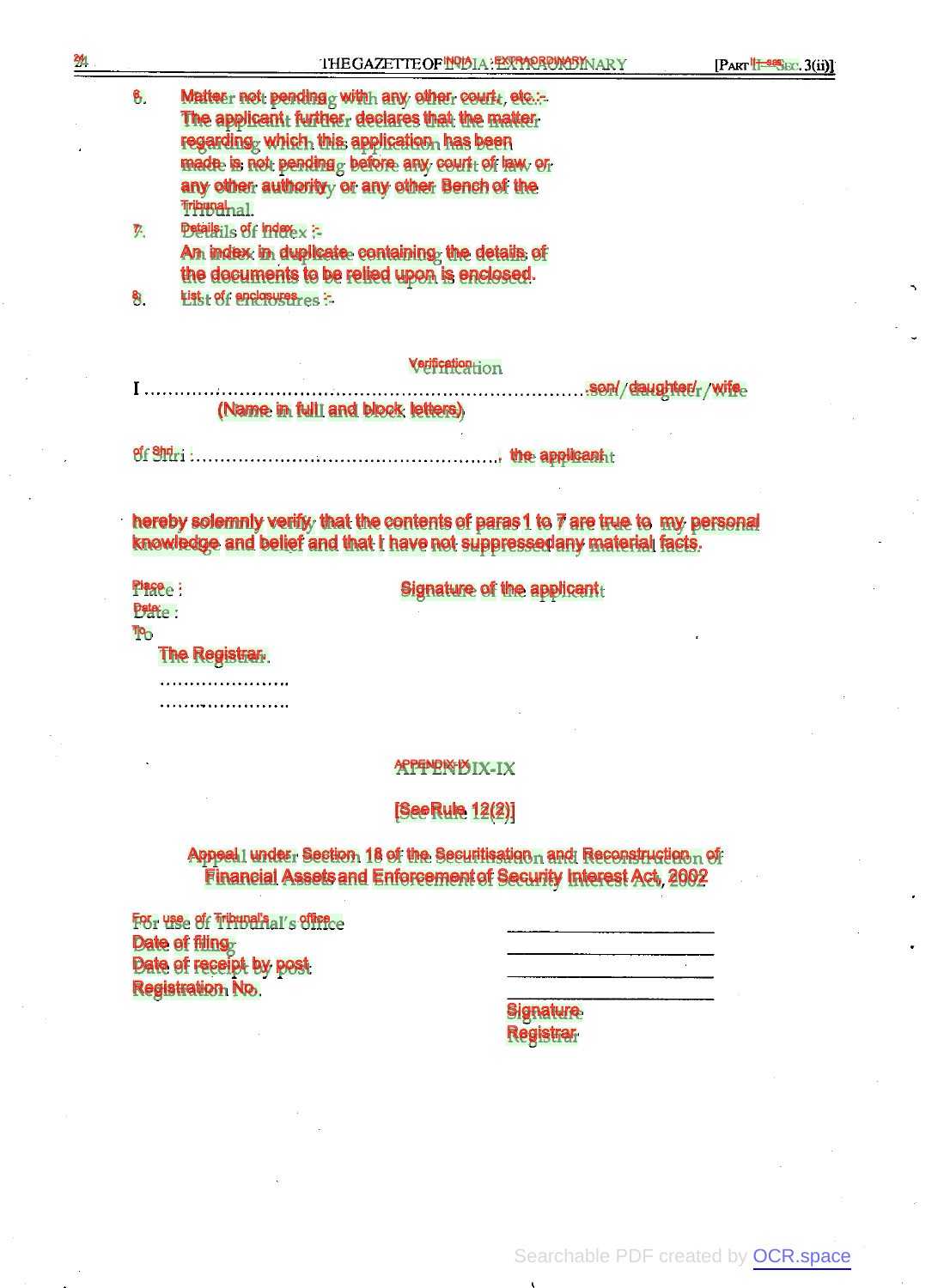# [भाग II-खण्ड 3(ii)]

# भारत का राजपत्र : असाधारण

25

|              | IN THEE PEBTSS RECOVERIXY APPELLATETE TRIBUNALAL                                                     |
|--------------|------------------------------------------------------------------------------------------------------|
|              | (Name of place)                                                                                      |
|              | <b>Betweenern</b>                                                                                    |
|              | Appellant(s)/ Judgement Creditor(s)                                                                  |
|              | and                                                                                                  |
|              | Respondent(s)/Creditor(s)                                                                            |
|              | <b>Details of appeal:</b>                                                                            |
| Ļ,           | Particulars, of the Appellant(s)                                                                     |
|              | <b>Name of the Appellant:</b><br>Addræs Of the Registera offree of unteappellant:                    |
|              | $\langle$ iii)<br>Address for service of all notices:                                                |
| Щ.           | Particulars, of the respondent(s)                                                                    |
|              | Name(s) of respondent:                                                                               |
|              | Office addressof thé respondent:                                                                     |
|              | <b>Address for service of all notices:</b>                                                           |
| ᄟ.           | Jurisdicãon of üie Appellate Tribunal:                                                               |
|              | Th appelladeclareutåe subjematt of ülcappe falls within the                                          |
|              | jurisdiction of ere Appellate Tribunal.                                                              |
| IV.          | Limitation: on:                                                                                      |
|              | Theappellandeclare ütat the appeals within the limitation prescribed                                 |
|              | in sub-sectio(1) of Sectior18 of die Securitisationand Reconstruction                                |
|              | Finandal Asseb, and Enforcement of Security Interest Act, 2002.                                      |
| V.           | Facts of the case.                                                                                   |
|              | (giveherea concis statemer of facb and ground of appea agains the                                    |
|              | specificorder of DRT passed nder* sub-sectio(3)/sub-sectio(4) of                                     |
|              | Section 18 of the SecuriHsation and Reconstruction of Financial Assets and                           |
|              | <b>Enforcement of Security Interest Act, 2002.</b>                                                   |
| VH.          | <b>Relief(s) sought:</b><br>In view of the facts mentioned in paragraph V above, the appellant prays |
|              | for the following relief(s)                                                                          |
|              | (Specifbelowüle relief(s sough explaining he ground of relief(s and                                  |
|              | traelegal provisions (if any) relied upon).                                                          |
| VIII.        | Interim, order, if prayed fov-                                                                       |
|              | Pendingfinal decisioron the appealthe appellantseeksissue of the                                     |
|              | following c interim order:                                                                           |
|              | (Givehere <sub>the</sub> natureof the interimorder prayed for with reasons)                          |
| <b>VIII.</b> | Matter not pending wian any other court, etc.:                                                       |
|              | The Appellanfurthe declares at a ematter egardin which this appeal                                   |
|              | has been made iS not pending before any court of law or any other                                    |
|              | authority or any oumeTribunal(s).                                                                    |
| IX.          | Particulars of Bankdraft/PostalOrder in respect the deposit of debts                                 |
|              | due in terms of sub-secäon(1) of Section 18 of the Act:                                              |
|              | Name of ute bank on which drawn<br>$\mathbf{I}$                                                      |
|              | (2)<br><b>Demand Draft number</b>                                                                    |
|              | or                                                                                                   |
|              | <b>Number of Postal Order(s)</b><br>(1)                                                              |

Searchable PDF created by OCR.space